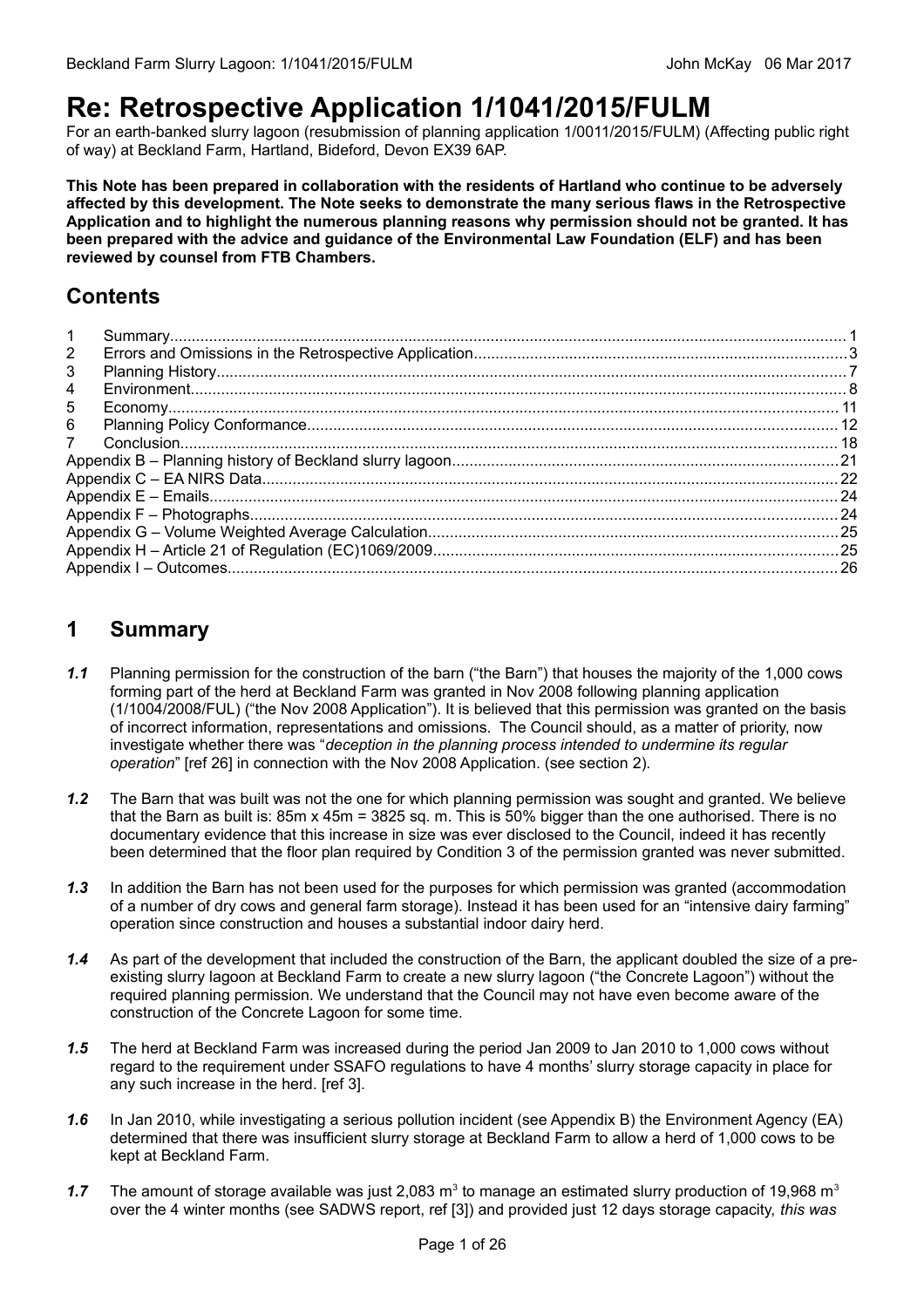*just one tenth of the 120 days required by the SSAFO regulations*. The applicant was therefore advised by the EA that a herd of 1,000 cows required substantially increased slurry storage facilities.

- *1.8* The applicant applied for planning permission in Jul 2011 for a 70m x 70m slurry lagoon at Beckland but at a different location to the much larger slurry lagoon that is the subject of the Retrospective Application. He withdrew this first application in October 2011.
- *1.9* At the end of 2011 the EA was called to Hartland to investigate the construction of a slurry lagoon at Markadon Farm to store slurry from Beckland Farm. This slurry lagoon was in the process of construction by the owners of Markadon Farm without planning permission and, we understand, was required because the Concrete Slurry Lagoon at Beckland Farm had been filled. The owners of Markadon Farm were ordered to remove this slurry lagoon.
- *1.10* As a consequence of their involvement in this matter, we understand that the EA again informed the applicant that additional slurry storage facilities were required to support a herd of 1,000 cows at Beckland Farm. The applicant then increased the slurry storage facilities by constructing an earth banked slurry lagoon 140m x 86m ("the Slurry Lagoon") but he did this without regard to the need to obtain planning permission before construction of the Slurry Lagoon began.
- *1.11* There has then followed over 5 years of delay during which four retrospective planning applications were submitted; two were withdrawn, one was refused, and there is now the current application – "the Retrospective Application" (see planning history, Appendix B).
- *1.12* Prior to the intervention of the EA in 2010, Beckland Farm was operating in breach of SSAFO regulations. It cannot be doubted that this was being done knowingly because the applicant is an experienced farmer and operates a similar facility at Sedborough Farm. It is clear that the applicant knew that the development of an intensive dairy farm at Beckland Farm without sufficient slurry storage was in breach of SSAFO regulations. The planning history of Sedborough Farm shows how these regulations were cited in various planning applications submitted before 2008 and the EA advice was clear in its response as a statutory consultee.
- *1.13* Since the herd at Beckland Farm was increased to 1,000 during the course of 2009, the operation at Beckland Farm has caused a litany of problems including environmental damage and economic damage; it has affected people's health and caused serious loss of amenity.
- *1.14* The source of many of these problems is the transportation and spreading of slurry as a result of the unauthorised intensive dairy farming operation of which the Slurry Lagoon is now an integral part.
- *1.15* The existence of this very large unauthorised Slurry Lagoon now facilitates the whole intensive dairy farming operation at Beckland Farm and allows it to operate within the SSAFO regulations. It is however essential to consider the consequences of allowing the Slurry Lagoon to remain. Because the Slurry Lagoon has existed for 5 years many of these consequences are not theoretical but are evidenced by those most affected by them i.e. residents on the Hartland Peninsula.
- *1.16* It is considered that the development of the Slurry Lagoon is a Schedule 2 Development under the Town and Country Planning (Environmental Impact Assessment) Regulations 2011 for the reasons addressed in section 4 below, and should therefore be subject to an EIA screening.
- *1.17* The volume, nature and timing of the spreading of slurry from the Slurry Lagoon is a material planning consideration in this case. It cannot be argued that the slurry spreading is independent of the Slurry Lagoon and that the slurry could reasonably originate from elsewhere. There are no other sources of slurry, in the volumes that will be stored in the Slurry Lagoon, for some considerable distance. Therefore the slurry spreading is a direct consequence of the intensive Slurry Lagoon and as such its impact needs to be considered as material to the Retrospective Application.
- *1.18* It is also considered that planning permission for the Slurry Lagoon cannot lawfully be granted on the basis of the current planning application because the documents supplied by the applicant are insufficient for the Council to be satisfied that the development will not have a significant impact on the SAC. To grant permission would therefore be contrary to Art. 6(3) of the Habitats Directive and therefore unlawful and liable to be quashed.
- *1.19* The Council considered that it was appropriate to serve an Enforcement Notice against substantially the same development as is the subject of this application. That Notice was issued in December 2015. Nothing has materially altered since the issue of the Notice. It would be capricious for the Council to reach a different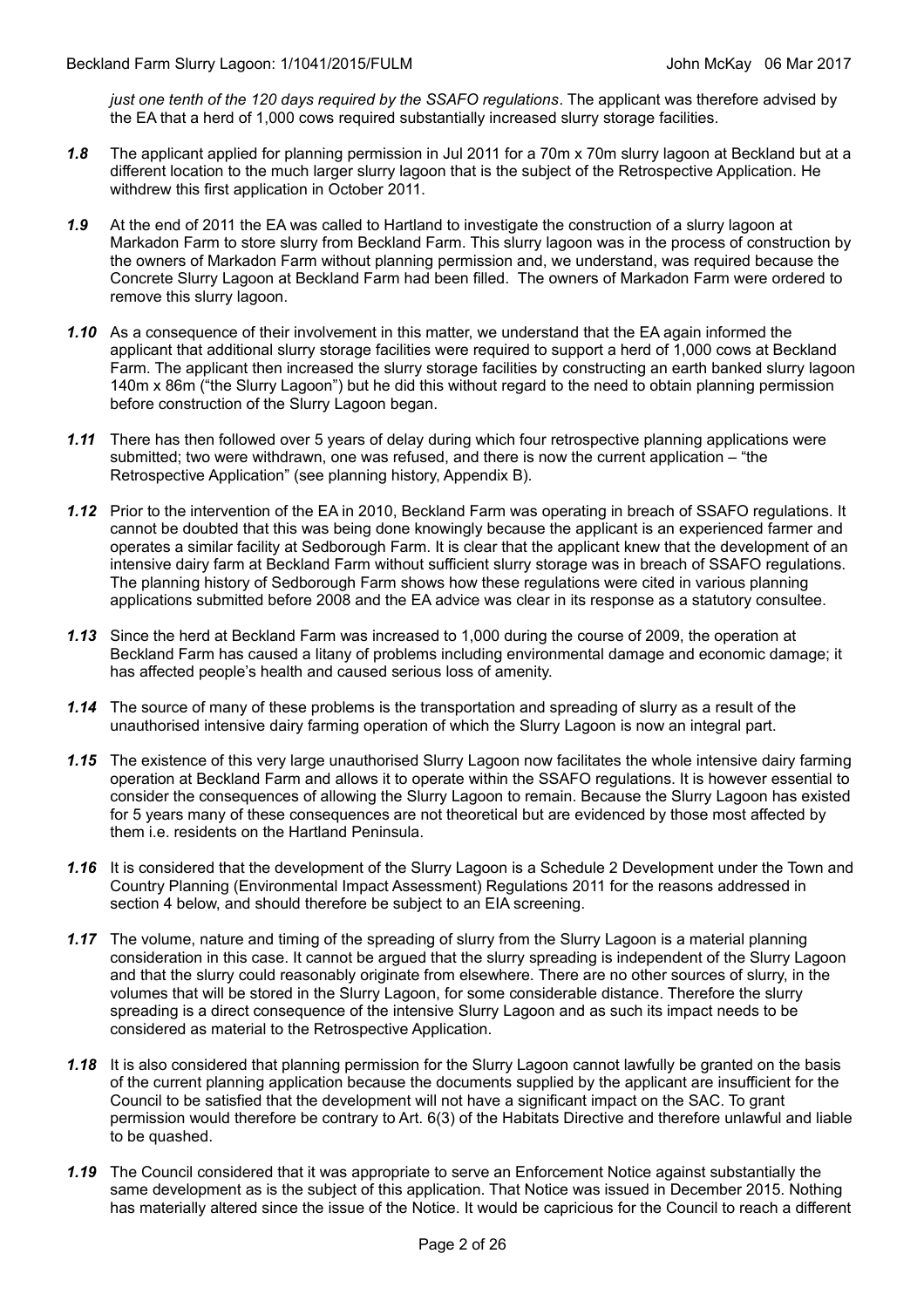view about whether this development complies with planning policy from that reached by it when deciding to issue the Notice.

- *1.20* On the evidence submitted to date, the development clearly conflicts with a number of key policies within both the existing and emerging development plans.
- *1.21* The impacts on the AONB of the intensive farming operation on the site including the storage (and spreading) of slurry are such that it is clear that this is simply the wrong location for this operation. The herd has expanded, aided by operational development outside the planning system (the Barn as built and used, the Concrete Lagoon and the Slurry Lagoon) to the point where the consequences of so many cattle on the site are not acceptable.
- *1.22* The Retrospective Application should therefore be refused and the current Enforcement Notice, whereby the Slurry Lagoon is to be decommissioned by 30 September 2017, should be enforced.
- *1.23* The Environment Agency would then be in a position to use its powers under the SSAFO regulations to require the herd to be reduced to a level commensurate with the facilities available on the site.
- *1.24* Refusal of the application will have an impact on the profitability of the farm, which is regrettable, but the fact that the operation at its current level requires unacceptable developments in order to facilitate it means that the current level of operation is unsustainable in this location.
- *1.25 In summary, the herd should not have been increased to 1000, in the heart of an AONB, without proper consultation, without appropriate planning permissions and without regard to its effect on the community and environment of Hartland. It is a wholly inappropriate location for an intensive dairy farming operation. The Retrospective Application should be refused for the many reasons outlined below.*

### <span id="page-2-0"></span>**2 Errors and Omissions in the Retrospective Application**

#### *2.1* **Tacit permission**

- **2.2** The Design and Access Statement supporting the Retrospective Application states in §2.8: "Historically, planning permission has been granted for additional cattle housing at the farm, which has resulted in the current level of livestock being present on site."
- *2.3* It further states in §2.14:

"Before the current lagoon was constructed, the existing farm did not have sufficient facilities to meet the requirements of the 1,000 cow herd which is present on site through the previous expansion plans permitted by the Local Authority."

- *2.4* These two statements suggest that the current herd size is a direct consequence of permissions previously granted by the Council. *This is incorrect. A review of the planning history of the site reveals that the Council has never granted planning permission for an intensive dairy farm operation at Beckland Farm nor for facilities required to support a herd size of 1,000 cows.*
- 2.5 In the particular case of the Barn that houses much of the herd at Beckland Farm, permission was granted in Nov 2008 for a much smaller barn than is now present on the site. The Nov 2008 Application included a Design and Access Statement which stated that the Barn would have a floor area of 59.6m x 42.2m = 2,515 sq m and that it was needed to facilitate the relocation of 100 dry cows that formed part of the herd at Beckland Farm but were then located at another farm and for general storage purposes. The Barn actually built is a significantly different building (with an entirely different use) from that for which planning permission was obtained.
- 2.6 One of the two principal reasons relied on by the applicant to justify the development was that the construction of the Barn would reduce the volume of traffic to and from Beckland Farm. The following specific representations were made:
	- 1. use of the Barn would not generate additional traffic to and from the public highway; and
	- 2. the existing dirty water system was adequate to manage all slurry and dirty water produced when using the Barn.
- *2.7* The Barn that was built was not the one for which planning permission was sought and granted. The Barn built is: 85m x 45m = 3825 sq m which is 50% bigger than the one authorised and it has not been used for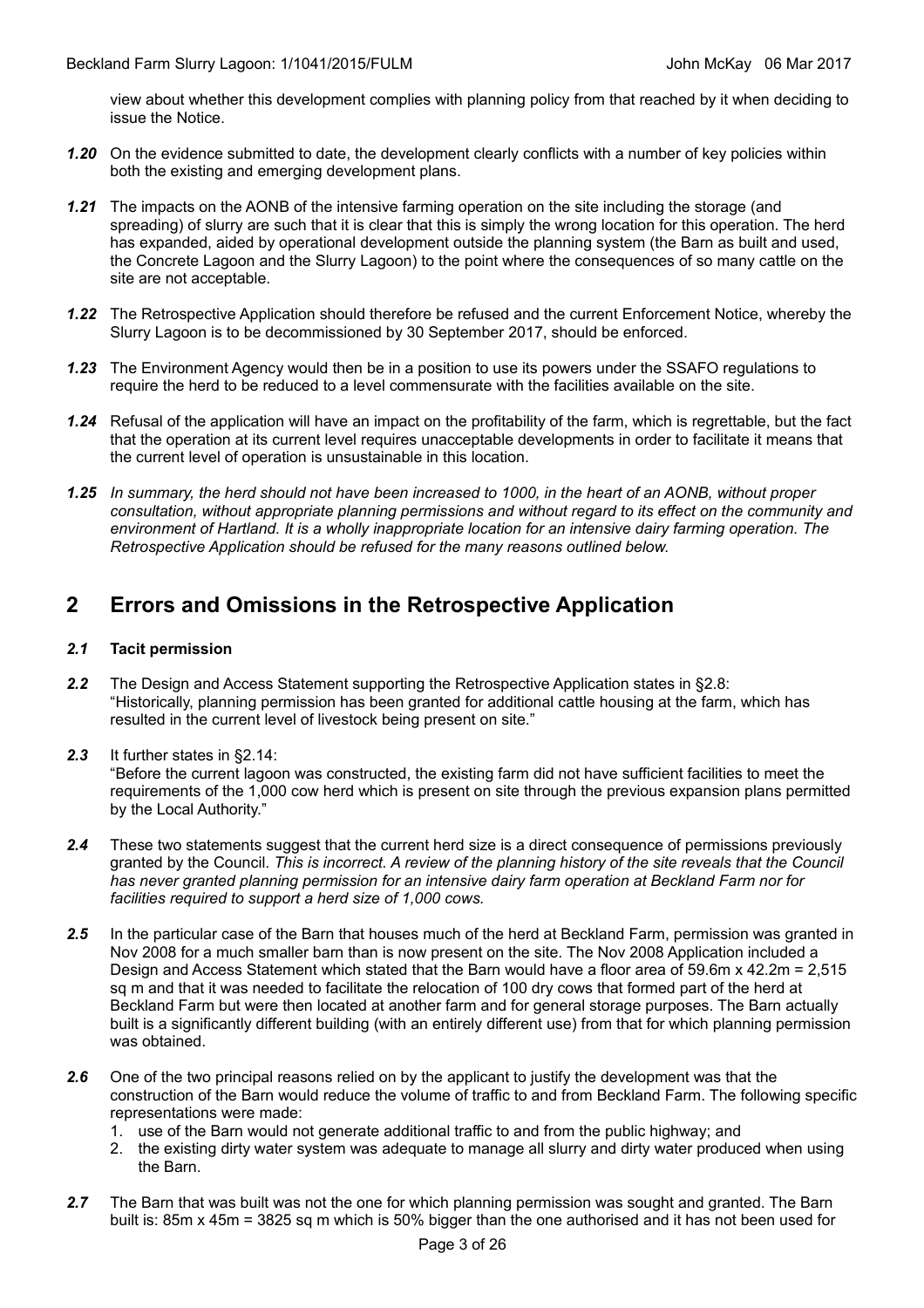the purpose for which permission was granted. Instead it has been used for an "intensive farming" operation and houses a substantial indoor dairy herd. Had its intended use been openly declared at the time of the Application it would have been a *Schedule 2 Development under the Town and Country Planning (Environmental Impact Assessment) Regulations 2011, s.2.1a and s.2.1c and because the development is in a sensitive area it would have required an EIA screening by the Council.*

- 2.8 The Council therefore could not have known that the current herd size was a possible outcome of any permission granted in 2008. The traffic and slurry storage impacts of the 'as built' Barn far exceed those of the Barn as assessed by the Council in granting the 2008 Permission. There has been no subsequent grant of permission for any larger barn on the site.
- *2.9 Therefore there was no implied permission or support for the expansion of the herd at Beckland Farm as a result of previous permissions granted by the Council nor any reason for the applicant to assume this to be the case. Consequently there existed no reason for the applicant to believe that the construction of the Slurry Lagoon would be granted retrospective planning permission.*

#### *2.10* **The Planning Permission Granted In November 2008 – A Flawed Process**

- 2.11 Planning permission for the construction of the Barn that houses the majority of the herd at Beckland was granted in Nov 2008 following a planning application granted on the basis of incorrect information and representations. It is believed that the Council should, as a matter of priority, now investigate whether there was "deception in the planning process intended to undermine its regular operation" sufficient to prevent the applicant avoiding relying on the 4-year rule to prevent enforcement action being taken by the Council to remove the developments that are not in accordance with the Nov 2008 Application.
- *2.12* The Barn was built in approximately January 2009. Residents started to experience problems with the spreading of slurry in late 2009 early 2010. This is consistent with the development of an intensive dairy farming operation of 1,000 cows at Beckland Farm immediately after the completion of the Barn.
- *2.13* During the course of 2009 as the herd was increased without sufficient available slurry and silage storage capacity there were two Category 2 pollution incidents at the farm recorded by the Environment Agency, followed by further incidents in Jan and Feb 2010 (see Appendix C) which is consistent with the development of the intensive dairy farming operation of 1,000 cows at Beckland Farm immediately after the completion of the Barn.
- *2.14* The Barn that houses much of the herd on the site and facilitates the intensive farming operation is 50% bigger than the permission granted and has clearly never been used for the purpose for which permission was granted.
- *2.15* Had the size and purpose of the Barn been openly declared in the application (1/1004/2008/FUL) then, as previously observed, it would have been a Schedule 2 development as required by the Town and Country Planning (Environmental Impact Assessment) Regulations 2011, Schedule 2 s.2.1a and s.2.1c and would have required an EIA screening.
- 2.16 Also, as the site is located in a sensitive area, namely in the heart of an AONB and close to the Tintagel -Marsland - Clovelly SAC and designated SSSIs, it is considered likely that an EIA would have been required.
- 2.17 Many serious adverse consequences have arisen as a result of this misleading application. Natural England has identified that one of those consequences is the significant adverse impact on the Tintagel Marsland Clovelly Coast SAC due to high emissions from the associated livestock buildings (the Barn) adding significantly to background levels of ammonia, nitrogen and acid deposition which exceed the target critical loads/levels at the SAC.

#### *2.18* Given:

- *1.* the construction of the Barn 50% larger than the building for which planning permission was granted;
- *2.* the immediate use of the Barn following construction as an "intensive farming" operation rather than for the purposes expressed in the Application;
- *3.* the construction of the Concrete Slurry Lagoon without planning permission;
- *4.* the misrepresentation contained in the Application that use of the Barn would not generate additional traffic to and from the public highway;
- *5.* the misrepresentation contained in the Application that the existing dirty water system was adequate to manage all slurry and dirty water produced when using the Barn; and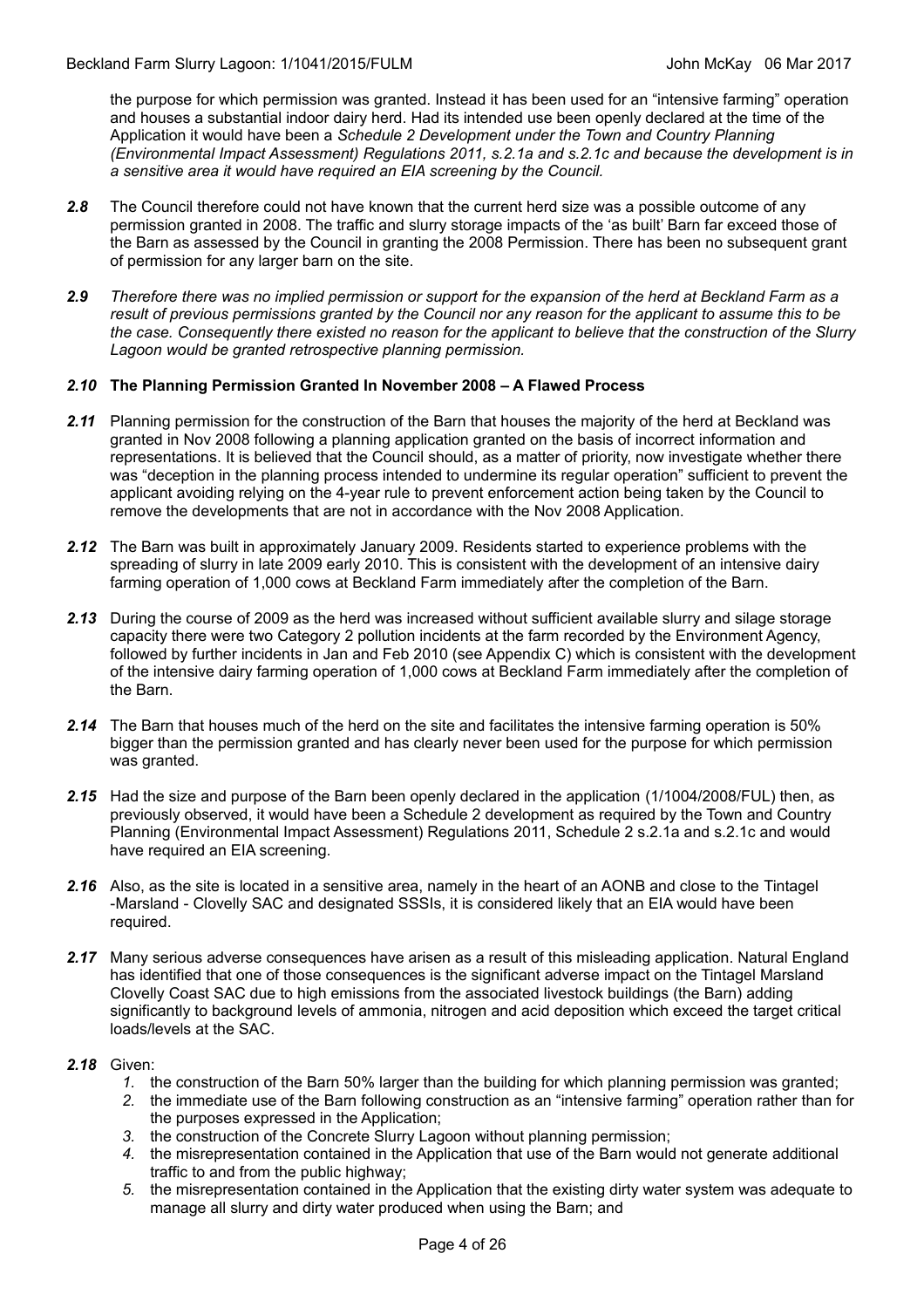- *6.* that the applicant was fully aware that a planning application to construct a barn of the size actually built and to use it for the purposes of an intensive dairy farming operation would be likely to be refused for all the reasons which are now canvassed in connection with the retrospective planning application for the Slurry Lagoon;
- *7. the Council should, as a matter of priority, now investigate whether there was "deception in the planning process" leading to the Nov 2008 Application "which was intended to undermine its regular operation".*
- 2.19 In the case of the Concrete Lagoon, it is believed that it was doubled in size to its current size of 1550 m<sup>2</sup> when the Barn was built. This would not have been a Permitted Development [ref 23] and there should have been a planning application submitted prior to its development as part of the intended intensive farming operation.
- 2.20 The lack of any planning application associated with the development of the Concrete Lagoon means that the construction of the Concrete Lagoon is likely to be considered by the courts to be part of the same development as the Barn and that it too can properly be the subject of an enforcement notice.
- 2.21 The Council will only recently have become aware of the possibility that these developments may be considered to be unlawful as it clearly did not connect the problems caused by the activities at Beckland Farm with the application for the Barn or the construction of the Concrete Slurry Lagoon. In any event the Council will now recognise the need to protect the public interest given the seriousness of this case.
- 2.22 In the circumstances, it would be appropriate for the Council to rely on the provisions of The Town and Country Planning Act s.171BA to s.171BC (as amended) and it should apply to the court for an order to require either the removal of these developments or the submission of retrospective applications for planning permission.
- *2.23* In the meantime it is considered that these developments remain unlawful and cannot be used as a baseline for the purposes of the HRA (see section 4).

#### *2.24* **Change of Use**

- *2.25* Notwithstanding the "flawed process" detailed above, it is clear that there has been a significant and material "change of use" of the Barn since permission was granted in Nov 2008.
- *2.26* This material change of use has had serious consequences. The impacts on the AONB of the intensive farming operation at Beckland Farm have been extensively documented by Natural England, UNESCO Biosphere, AONB and the National Trust in their responses to the Retrospective Application 1/1041/2015/FULM. The herd has expanded, enabled by operational development outside the panning system (the Barn, the Concrete Slurry Lagoon and the earth banked Slurry Lagoon) to the point where the consequences arising from so many cows on the site are not acceptable.
- 2.27 It is considered that the Council should therefore exercise its powers in the public interest to require an application for the change of use of the Barn under the 10 year rule and in the meantime it would be reasonable and proper to regard the Barn as an unlawful development in its consideration of the Retrospective Application and all other applications.

#### *2.28* **Ammonia Impact Assessment**

- *2.29* The Design and Access Statement says in §2.18, "… consideration also needs to be given to the way in which the manure/slurry generated by the existing herd is distributed to agricultural land".
- *2.30* However, the Ammonia Impact Assessment makes no attempt at an assessment of the impact of Ammonia resulting from the spreading of the contents of the Slurry Lagoon across the Hartland AONB. This is a gross omission as this is the source of much of the ammonia released as a direct consequence of the presence of the Slurry Lagoon and many of the fields are very close to sensitive and vulnerable areas (SACs and SSSIs).
- 2.31 A member of the public has noted that the intensive farming operation at this site has resulted in slurry spreading operations in January 2017 within 3 meters of the SAC in fields just north-west of the Slurry Lagoon.

#### *2.32* **Transport Assessment**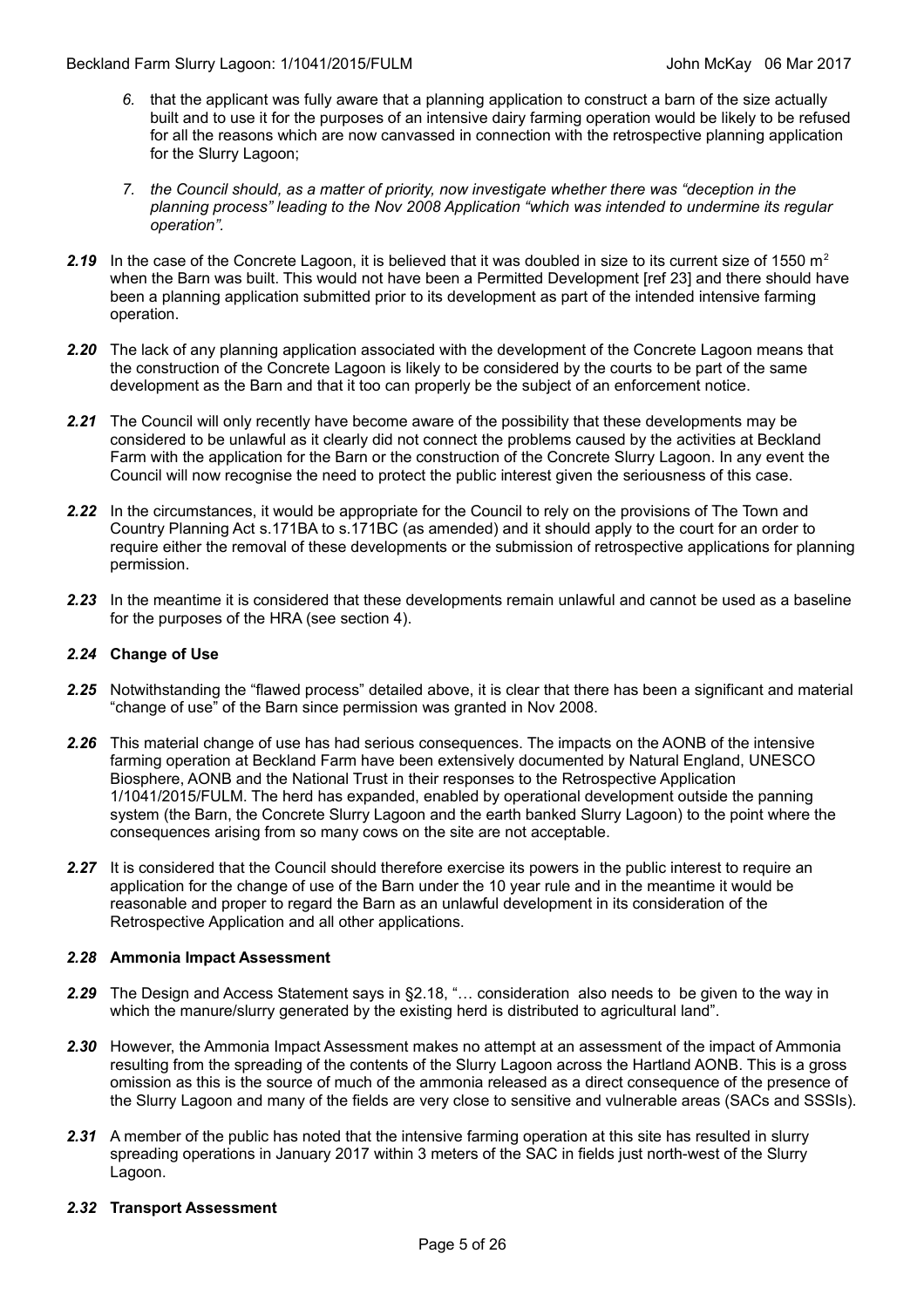- *2.33* The traffic associated with the operation of the Slurry Lagoon is an important consideration. When considering the application for the large slurry lagoon at the applicant's Sedborough Farm site the Council gave considerable weight to the likely impact of slurry tanker traffic and it would therefore be inconsistent not to do so in this case.
- **2.34** The Transport Assessment (TA) assumes a tanker contains 18.21 m<sup>3</sup> (4000 gallons) and based on an expected slurry output of 51,000  $\text{m}^3$  it predicts a minimum 5600 tanker movements from Beckland Farm per annum.
- 2.35 However, TA §3.2.1 seeks to suggest that a larger lagoon will have a positive effect on this number. This is clearly misleading and wrong. There will be 5600 tanker movements whatever the size of the lagoon. All a slurry lagoon provides is a reservoir for the slurry produced and has no impact on slurry volumes without a parallel increase in the size of the herd.
- 2.36 It also states in TA §3.3.11 that "Slurry is spread from 1<sup>st</sup> February to 15<sup>th</sup> October, a total of 257 days". This *is not correct. The Council will be aware that residents have recorded slurry being spread in November, December and January.* It is therefore a year-round operation*,* despite the existence of the earth-banked Slurry Lagoon.
- *2.37* The Traffic Assessment fails to even mention the traffic associated with the movement of milk, feedstuffs, sand, staff etc. which results in many 1000's of traffic movements a year from Beckland Farm. The tanker traffic is in addition to these movements. All of this traffic needs to be considered because it is a direct consequence of the continued operation of the Slurry Lagoon. Without the Slurry Lagoon the traffic would be greatly reduced because the applicant would be required to operate within the SSAFO regulations and reduce the size of the herd at Beckland Farm.
- *2.38* Furthermore, where the slurry is used on grassland to produce silage there is further related traffic, which can result in 100's of trailer movements. The application makes no estimate of this traffic, which is a direct consequence of the slurry traffic and needs to be taken into account.
- *2.39* The Code 7 Habitats Regulation Assessment report states: "All transport is within site and no additional external transport is anticipated". *This is incorrect*. It therefore takes no account of the pollution caused by the transportation or indeed the spreading of slurry. *The report is considered to be inaccurate and should not be relied upon.*

#### *2.40* **The Slurry Lagoon Cover**

- *2.41* Apart from a reference to a cover on the slurry lagoon in the Design and Access Statement and one in the Slurry and Dirty Water Storage Requirements (SADWS) report there are no details provided about the cover. This is an important omission, since the nature and management of the cover will have a significant effect on emissions from the Slurry Lagoon and on its visual impact. This has been pointed out by the National Trust in their response.
- 2.42 The existing earth-banked Slurry Lagoon is not designed to take a cover and would require significant works to adapt it to take a cover. The result of these works are considered likely to increase the visual impact as has been the case at the applicant's Sedborough site.
- *2.43* The Visual Impact Assessment takes no account of the proposed cover, which is likely to be highly visible and intrusive and may be the most prominent visual aspect of the Slurry Lagoon. The cover may not be visible from some directions depending on the nature of the cover, however the management of such a large cover will result in equipment and other paraphernalia that will be highly visible around or near the bund as evidenced by the large slurry lagoon on the applicant's Sedborough site. *The assessment therefore does not measure the visual impact of the Slurry Lagoon in a way that is useful for the determination of this application*.
- *2.44* The application fails to address the fact that slurry stored under a cover will necessarily contain higher levels of nitrogen that are then released during spreading as Ammonia and Nitrous Oxide [ref 19]. This means that the problem of damaging emissions from the Slurry Lagoon is not solved by the cover but simply displaced to the fields where the slurry is spread. It is evident from the many pollution reports and reports from residents of odour that the expedience of shallow injection when spreading is not sufficient mitigation. Also, injection is not possible where the slurry contains sand and side-spreaders are used (see section 4).

#### *2.45* **Slurry Management Plan**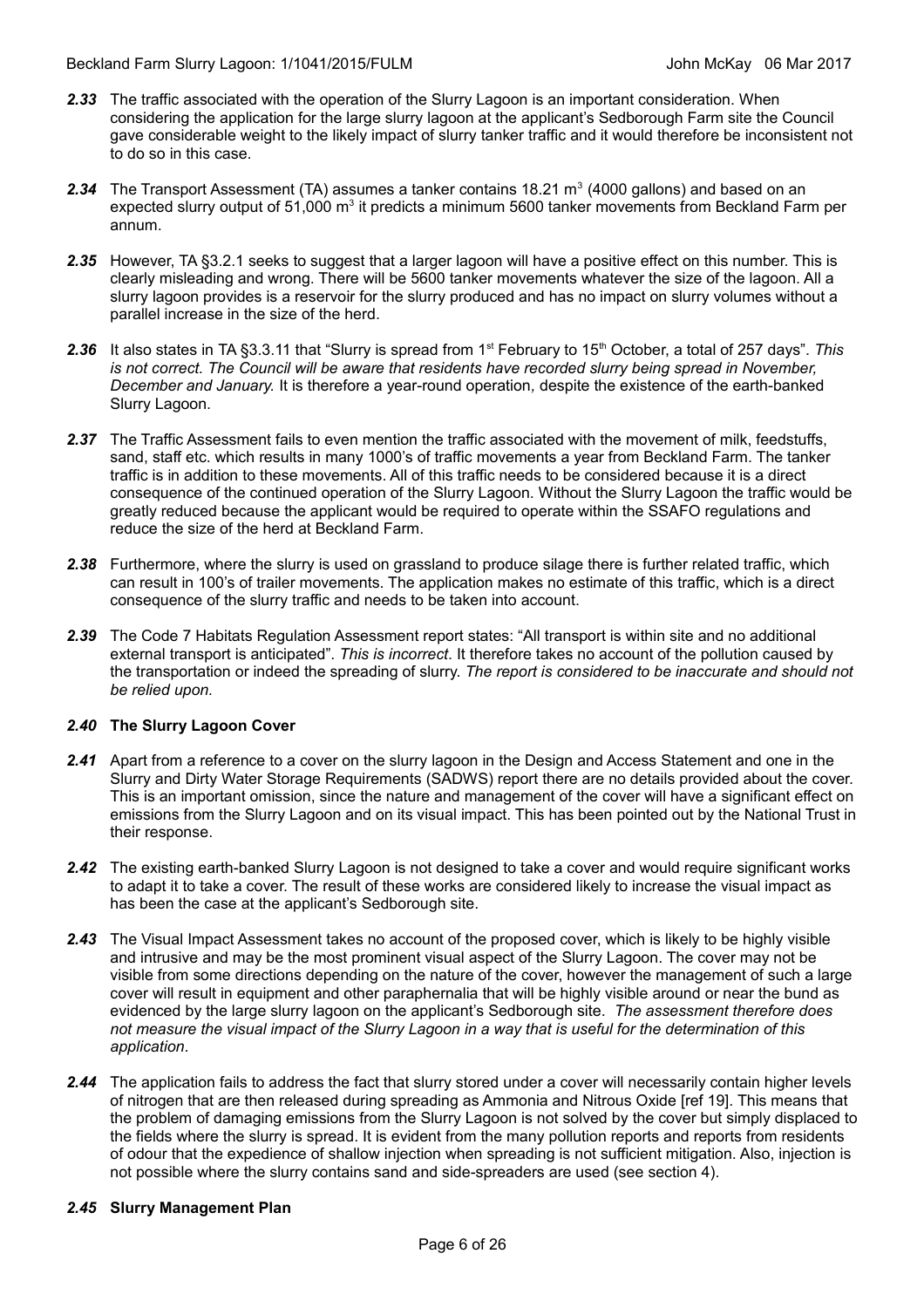- 2.46 The Slurry and Dirty Water Storage (SADWS) report includes a risk map in which 12% of the field area considered is categorised as Red (or No Spread), leaving 461 ha of the original 519 ha that may be used for spreading. This is a significant underestimate of the area of land with the original 519 ha that is unsuitable for spreading or less than ideal.
- 2.47 It takes no account of the fact that, by its own estimate, 34.38 ha of the land is in the category of Very High Risk. This 34.38 ha comprises 7.5% of the total land available for spreading. This land should not be given equal weight when coming to an overall and realistic measure of available land.
- *2.48* Similarly, it takes no account of the fact that, by its own estimate, 58.12 ha of the land is in the category of "High Risk". This 58.12 has comprises 12.6% of the total land available for spreading.
- *2.49* To determine the real area available land for spreading it is necessary to consider the probability that the criteria for each risk category, whereby spreading is acceptable, may be satisfied. A very generous formula to the applicant would be: Available Area = Green Area x 1.0 + Yellow Area x 0.75 + Orange Area x 0.5 This yields a more realistic available area of 433.96 ha =  $(373.18 \times 1.0) + (58.12 \times 0.75) + (34.38 \times 0.5)$  ha
- *2.50* Even this risk-adjusted figure for the available area would be a substantial overestimate of the land available for spreading because the risk factors allocated to fields by the applicant's advisors are incorrect. Of particular note are the fields around Markadon. These are steeply sloping (the profile of these fields has been quantified using LIDAR data and is described in detail in a letter to TDC dated 16 Dec 2015).
- *2.51* In addition the SADWS states on page 6: "Please note the calculation of this figure does not include any N deposited by grazing livestock, and on this site the dairy cattle are not currently grazed …". This is misleading as sheep are regularly grazed on many of the fields and which contribute significantly to the N loading, and so reduces the effective available area discussed above still further. It also does not take account of the fact that although "dairy cattle are not currently grazed" the land owners may decide to graze dairy cattle on that land in the future. A permanent facility is being incorrectly justified by reference to temporary conditions.
- *2.52* Of the fields cited in the Slurry Management Plan, 15% are on-farm and 85% are off-farm. *Over 80% are not owned by the applicant.* The plan assumes that such land can be relied on and will be a permanent facility. This is incorrect and is misleading. The reality is that at any time such land can be made unavailable by its owner because of a change of priorities by the landowner or, indeed, a dispute arising in a commercial relationship with the applicant. This land cannot be used to support an application for the construction of a permanent facility because its availability is inherently temporary. The removal of land previously leased to the applicant by the National Trust provides an example of the inherently temporary nature of the applicant's relationship with other landowners, as does the recent removal of land leased from the Christie Estate at Tapeley Park.
- *2.53 Given the underestimate of land required in combination with the temporary and unreliable nature of the offfarm arrangements, the Slurry Management Plan is materially flawed. Similar concerns have been expressed by Natural England, AONB and UNESCO Biosphere.*

#### *2.54* **Odour Management Plan**

*2.55* As detailed in section 4 below, *the Odour Management Plan has many errors and omissions and should not be relied upon*.

### <span id="page-6-0"></span>**3 Planning History**

#### *3.1* **Intentional Unauthorised Development**

- *3.2* On 17 December 2015 Brandon Lewis MP on behalf of the Department for Communities and Local Government issued a Written Ministerial Statement ("WMS") on "Green Belt Protection and unauthorised development" which states as follows: "this statement introduces a planning policy to make intentional unauthorised development a material consideration that would be weighed in the determination of planning applications and appeals. This policy applies to *all new planning applications* and appeals received from 31 August 2015".
- *3.3* The applicant will, or ought to have been aware that planning permission was required to build a slurry lagoon of over 1 hectare having built a similar large lagoon at Sedborough Farm without authorisation in 2008 (1/1110/2010/FULM).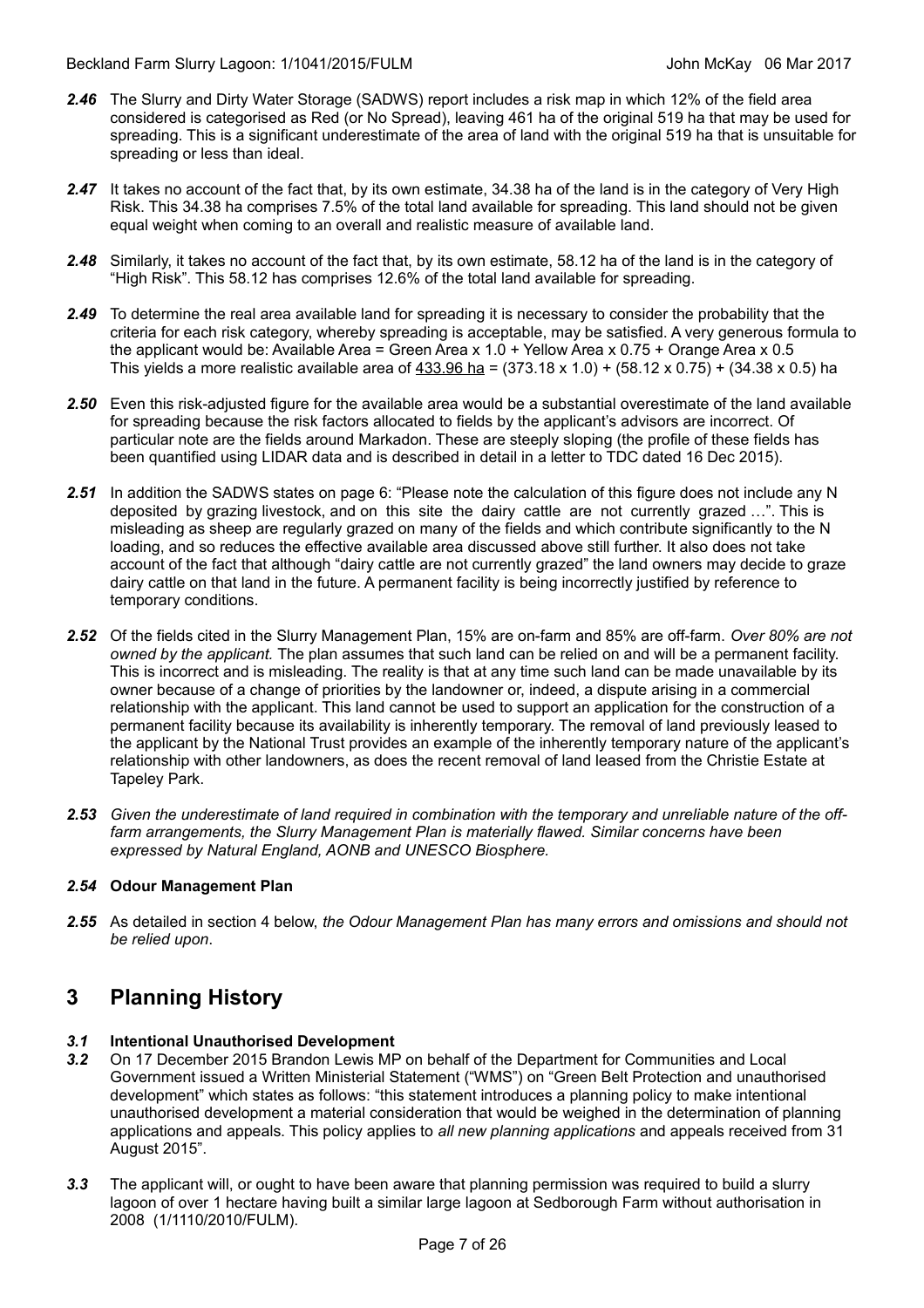- *3.4* He will also have been aware of the need for the Slurry Lagoon at Beckland long before the Environment Agency required that he increase the slurry storage facilities at the end of 2011. The SSAFO regulations are unambiguous and the applicant can be assumed to be familiar with them; in any event, he is professionally advised. But in addition the EA had also advised him of this need in Jan 2010 as the result of which he had submitted a planning application for a 70m x 70m slurry lagoon in July 2011.
- 3.5 It is not sufficient to claim that the EA required the Slurry Lagoon to be built. SSAFO required that the Slurry Lagoon to be built *prior to its need arising*, which the applicant would have known. The EA's advice is limited to advice that the SSAFO requirements for a herd of the size then kept at Beckland Farm required additional slurry storage capacity. The EA's advice did not deal with the issue of the legality of pre-existing developments at Beckland Farm nor the application of the relevant planning regulations.
- *3.6* It is therefore an "intentional unauthorised development" falling squarely within the terms of the WMS.
- *3.7* Whilst it is accepted that the WMS was particularly concerned with the protection of the Green Belt, it is also clear that it creates a separate policy whereby the applicant's previous intentional breach of planning control is deemed to be a material consideration. It is considered that the WMS was issued by central government to address exactly the kind of abuse of planning control epitomised by the planning history associated with this development (see Appendix B).

### <span id="page-7-0"></span>**4 Environment**

#### *4.1* **Habitat Regulations Assessment (HRA)**

- *4.2* The HRA was produced in Sept 2016 in consultation with Natural England (NE) and other agencies. This has since been challenged in a letter from a solicitor (Freeths) acting for the applicant to which NE have responded by reiterating its previously stated concerns and objections after taking advice.
- *4.3* Freeths argue in their letter that the 'baseline' should include the Concrete Lagoon. However, it is well established that a baseline employed in an HRA must be a lawful development. As noted above, planning permission for the construction of the Barn that houses the majority of the 1,000 cows was granted in Nov 2008 following a planning application granted on the basis of incorrect information and representations (see para. 2.10 above). It is believed that the construction of the Barn and its present use as an intensive farming operation must therefore be disregarded when determining the baseline as must the construction of the Concrete Slurry Lagoon.
- *4.4* The original HRA written by TDC under the advice and guidance of Natural England and other agencies should therefore be considered to be a correct assessment as required by the Habitats Directive.

#### *4.5* **NPPF Section 11 - Conserving and enhancing the natural environment**

- 4.6 It is the duty of the Council to protect the environment as directed by the National Planning Policy Framework (NPPF). Of particular note is most of section 11, which places a responsibility on an LPA to protect and enhance the environment.
- *4.7* Beckland Farm is in an AONB, as are most of the fields on which slurry will be spread (ie those North of the A39). The farm *and many of the on-farm and off-farm fields used to spread slurry* are very close to the Tintagel – Marsland – Clovelly SAC and also close to designated SSSIs.
- *4.8* Paragraph 116 of the NPPF is explicit about how an LPA should deal with a major application in such an area:

"Planning permission should be refused for major developments in these designated areas except in exceptional circumstances and where it can be demonstrated they are in the public interest. Consideration of such applications should include an assessment of:

- the need for the development, including in terms of any national considerations, and the impact of permitting it, or refusing it, upon the local economy;
- the cost of, and scope for, developing elsewhere outside the designated area, or meeting the need for it in some other way; and
- any detrimental effect on the environment, the landscape and recreational opportunities, and the extent to which that could be moderated."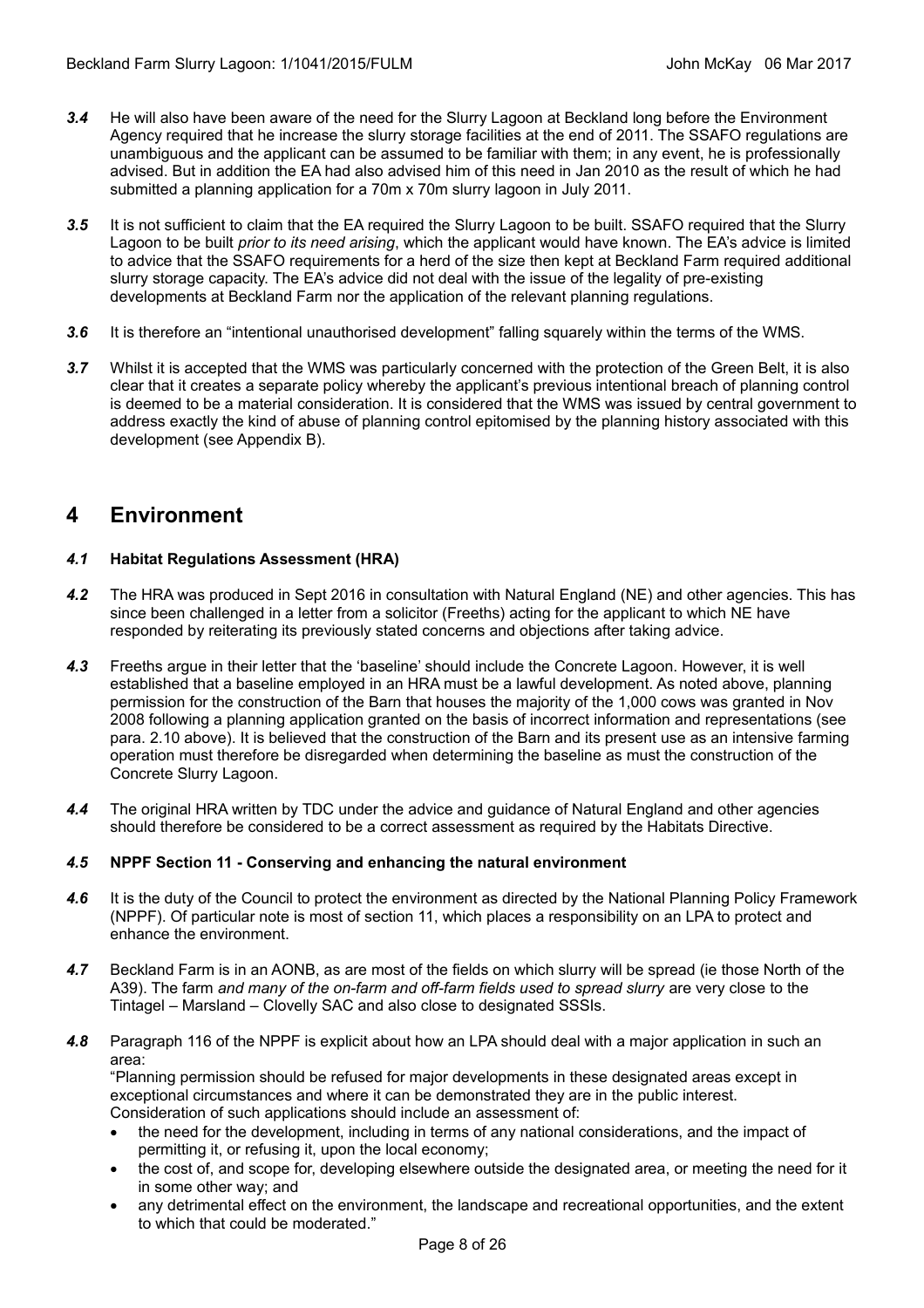- *4.9* The definition of "major" in the context of 116 of NPPF has been reviewed by James Maurici QC in an Opinion for South Downs National Park Authority [ref 24]. In paragraphs 24 – 29 he lays out 6 criteria for determining whether a development is "Major".
- *4.10 As previously mentioned, it is considered that the development of the Slurry Lagoon (which is over 1 hectare) is a Schedule 2 development as it fulfils the criteria of section 2.1a. being a fundamental part of an "intensive farming" operational development undertaken on uncultivated land in excess of 0.5 hectares and may also satisfy section 11c being a waste water reservoir of over 1 hectare. Given the environmental sensitivity of the location it is considered incumbent upon the Council to screen the application to determine the need for an Environmental Impact Assessment.*
- *4.11* Adverse potential impacts on the environment have been detailed in responses from the AONB, Natural England, UNESCO Biosphere and the National Trust, as well as the experiences of residents that the Council will be aware of.
- *4.12* In consideration of this large development of over 1 hectare being in a designated sensitive area, close to a SAC and SSSI's and likely to be a Schedule 2 development and that in the opinion of many of the Council's statutory consultees there is the potential for environmental damage it is evident that this development should be classified as Major according to the criteria laid out by James Maurici QC.
- *4.13* It follows that as a Major development there needs to be exceptional reasons to allow it. There are no such exceptional circumstances in this case. There is no national need for an operation of this scale at this location. Also, there is no overriding benefit to the local economy (see section 5), in fact there is considerable concern that the local economy will suffer.

#### *4.14* **National Need**

*4.15* It is for the applicant to establish that a herd of 1,000 cows at this location and the consequential need for a major development (the Slurry Lagoon) fulfils a national or local need. The applicant has not provided any justification that addresses a need for this development at this location within an AONB.

#### *4.16* **Pollution**

- *4.17* Beckland Farm has been owned by the applicant for over 10 years. Since April 2006 there have been 56 pollution incidents recorded by the Environment Agency at the farm. Of these, 17 have been classified as "Category 2 – Significant". See Appendix C.
- *4.18* The latest Category 2 incident was as recent as September 2016. This involved the spreading of sand-rich slurry using a side-spreader on saturated ground while it was raining (see Appendix F)
- *4.19* The Abbey River, as reported in the UNESCO Biosphere response, has elevated levels of Phosphorous. This is considered to be a direct result of the slurry from Beckland being spread on steeply sloping fields close to the river. At present, the Abbey River is assessed by the Environment Agency as having Moderate Water Quality, which is classified as an EU Water Framework Directive failure.
- *4.20* Many of these pollution incidents serve to demonstrate the failure of the SADWS report to properly take into account the risks of spreading 11,200,000 gallons of slurry per annum and also demonstrate the impact of having this scale of operation in such a sensitive location.
- *4.21* Also, as noted above, the application fails to address the fact that slurry stored under a cover will necessarily contain higher levels of nitrogen that are then released during spreading as Ammonia and Nitrous Oxide [ref 19]. *This means that the problem of damaging emissions from the slurry lagoon is not solved by the cover but simply displaced to the fields where the expected 11,200,000 gallons of slurry is spread many of which abut the SAC and SSSIs* (see also next sub-section).

#### *4.22* **Air Quality – Odour**

*4.23* Slurry has a very unpleasant smell. It is not the "country smell" that is familiar and which is largely benign. The unpleasant odours from slurry are a result of the complex anaerobic decomposition processes that take place in the slurry store which produce hundreds of compounds. Volatile fatty acids are the most important group and are regarded as being the main cause of the offensive odours from slurry. To a lesser extent sulphur-containing compounds, which are derived from amino acids in urine, also play a role. An example would be Hydrogen Sulphide (the rotten egg smell). Volatile amines can also contribute.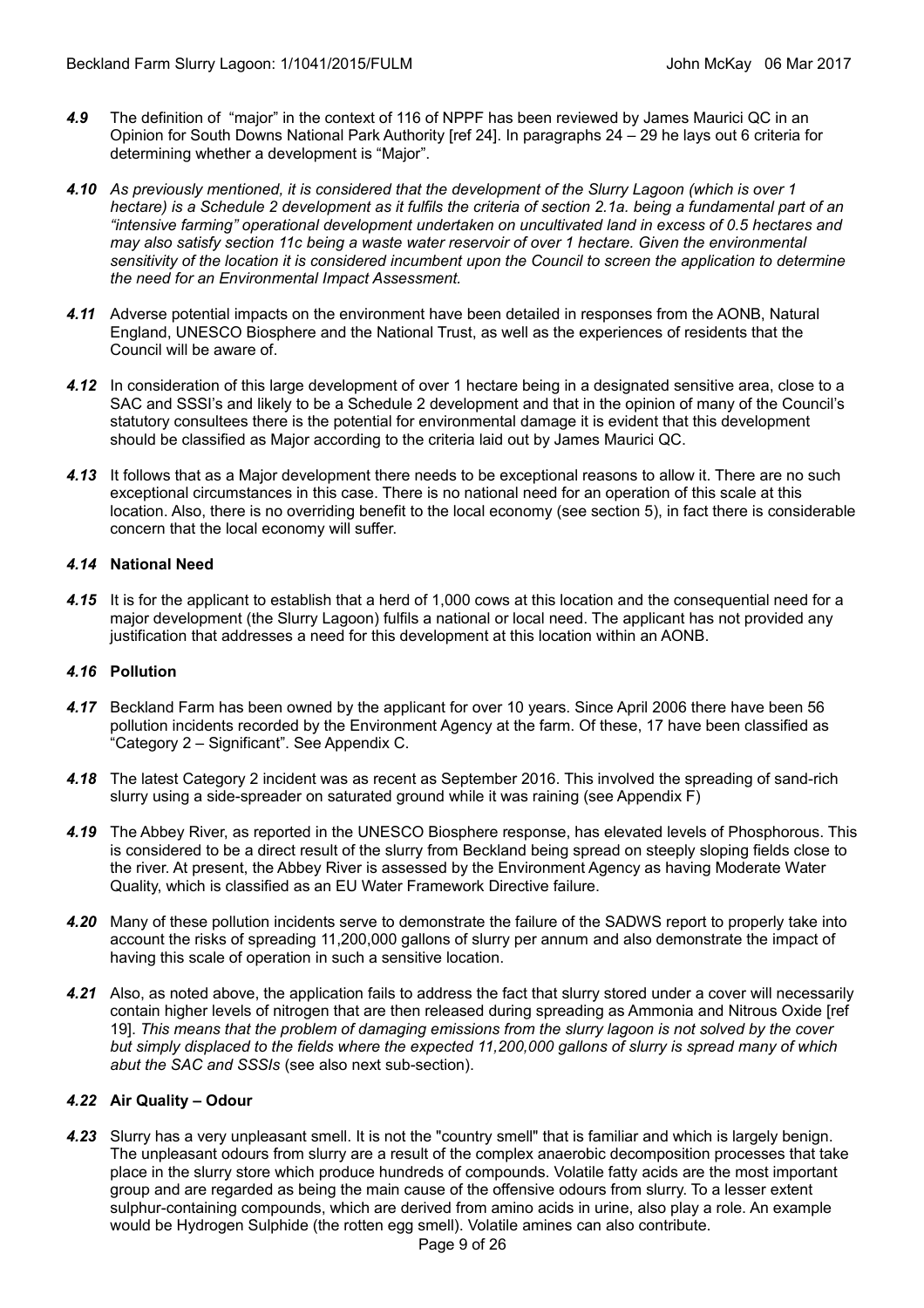- *4.24* When slurry is spread, it is the presence of this wide range of malodorous compounds that causes the unpleasant smell.
- *4.25* Injecting the slurry does not reduce the odour by any significant degree due to the volumes being spread. Properly managed injection can reduce odour by up to 70%, but this is not guaranteed and will be largely ineffective when slurry over-spills the injection trench as is mostly the case. Furthermore, the sand-rich slurry cannot be injected and is spread using a side-spreader which produce a plume of slurry spray (see Appendix F). Where the slurry has a large concentration of volatile odorous compounds some odour may persist for a week or more after spreading.
- *4.26* The consequence of spreading 11,200,000 gallons of slurry around Hartland has been to subject residents and businesses in the area to a constantly repeated odour nuisance.
	- Residents need to keep doors and windows shut and washing cannot be hung out.
	- Businesses, like Hartland Abbey, that attract 10,000's of visitors to the area, have reported people being driven away by the odour when slurry is being spread. Many holiday lets report complaints from visitors and loss of repeat business.
- *4.27* The odour nuisance causes a real loss of amenity to the residents on the Hartland Peninsula.
- *4.28* The Odour Management Plan states in Table 3.2 "Slurry will be removed from the lagoon via a pumping system and sealed pipework associated with land spreading via umbilical injection". *This statement is incorrect.*
- *4.29* This could only apply to the on-farm fields at Beckland, which only represent 15% of the fields used for spreading slurry. The plan takes no account of the other 85% which are off-farm and require the transporting of slurry an average of 2.6 miles (see Appendix G) with all the attendant odour related issues described above.
- *4.30* The Design and Access Statement says in §3.5 "It should be noted that as part of the current proposals, the central slurry compound would be removed from the farm complex in order to reduce ammonia emissions and would be replaced with the installation of a sand separator system."
- *4.31* A sand separator would reduce the need for side-spreading and the installation and its operation would need to be a planning obligation or condition on any permission granted (see section 6).
- *4.32 However, the Odour Management Plan bears little resemblance to reality and is seriously flawed and should not be relied upon in the determination of this application.*

#### *4.33* **Air Quality – Public Health**

- *4.34* The Council will be aware that many residents of Hartland have complained of headaches, chest tightness, breathlessness, watering eyes, nausea and other symptoms immediately after slurry has been spread.
- *4.35* These symptoms once experienced are often not transient but can persist for several weeks after exposure to the slurry's air-borne pollutants.
- *4.36* A study conducted in Holland and published in June 2016 [ref 6] has shown there to be a strong correlation between reduced lung function and ammonia from slurry. In an email from one of the lead authors, Dr Lidwien Smit says: "The new research addressed objectively measured lung function in 2500 adults, and we found that lung function was lower (worse) when ammonia concentrations in the air were higher. As you know, ammonia is released from manure and there are hardly other sources in the area (studied)".
- *4.37* A local GP in Hartland has commented on the elevated levels of respiratory problems in the area and has been in touch with Public Health England.
- *4.38* We have received numerous emails that provide a considerable amount of anecdotal evidence from other areas of the country.
- *4.39* It is already recognised by central government that Ammonia can be a threat to public health as indicated by DEFRA's Guide to Farming Ammonia Reduction Grant Scheme which states: "Ammonia is a key air pollutant that can have significant effects on human health and on ecosystems."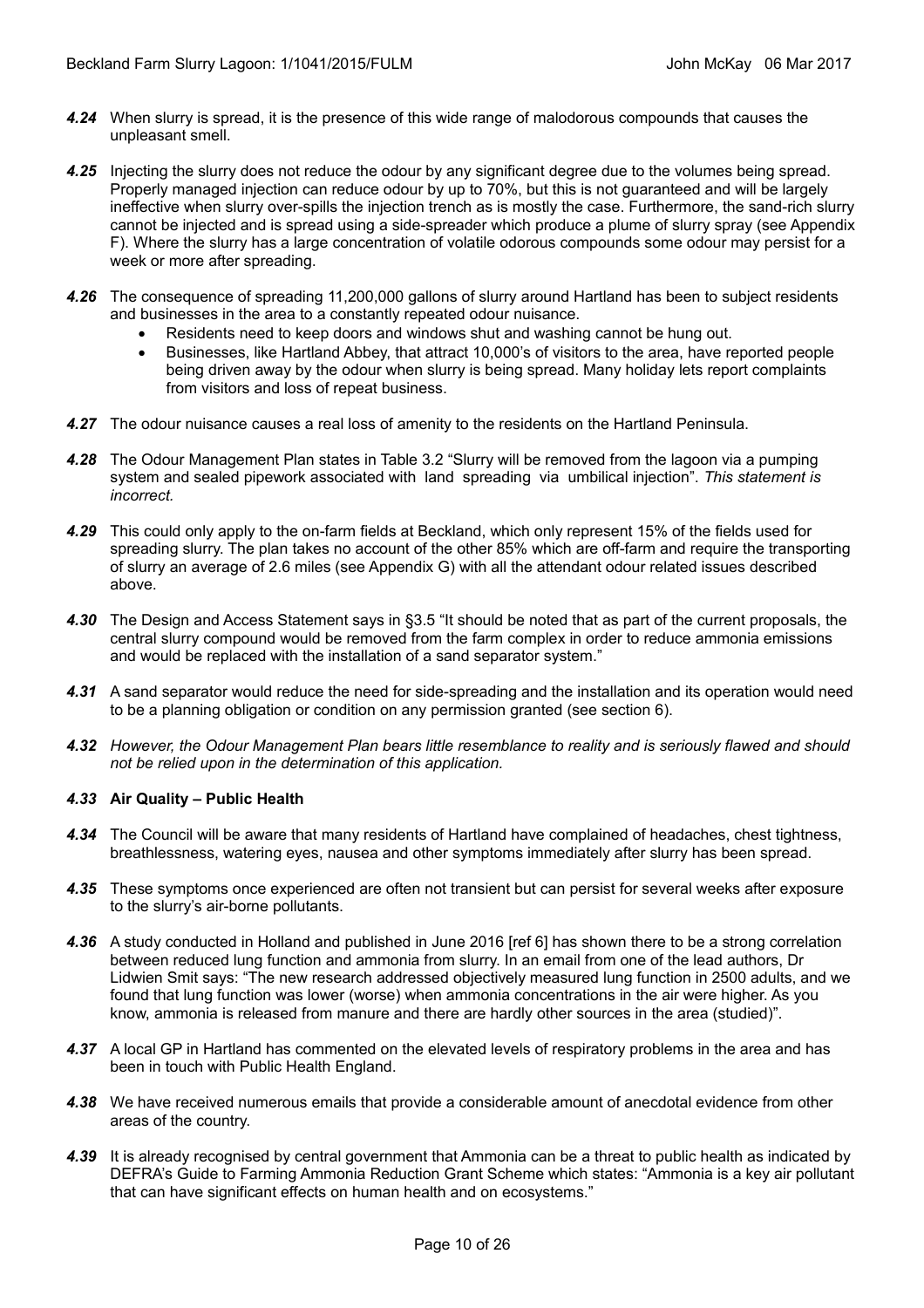- *4.40* Slurry is not manure and will contain a range of compounds due to its nature. These compounds can react with the environment producing highly dangerous emissions including but not limited to: Ammonia and Hydrogen Sulphide.
- *4.41* Ammonia emissions from slurry during spreading can react with oxides of nitrogen and sulphur to form very fine particles that can then be carried great distances by the wind. These particles can be 2.5 microns or less in diameter (known as PM2.5). The small size of the particles allows them to penetrate deep into the lungs and there is evidence that prolonged exposure to these particles can cause significant respiratory and cardiovascular problems.
- *4.42* Dairy slurry can contain Escherichia Coli O157:H7, Salmonella, Cryptosporidium, Campylobacter and other pathogens. The survival of these organisms during storage and then subsequently after spreading is not well understood and is the subject of a great deal of research. However, there is evidence that in the right conditions (pH levels, temperature, UV exposure, etc) they can survive for considerable periods and infect watercourses, rivers and estuaries. There is also evidence for air-borne infection 100's of meters downwind of fields spread with slurry.
- *4.43* Antibiotic-resistant bacteria are becoming a serious global threat to public health. One of the sources of these bacteria is agriculture and in particular the use of slurry. Slurry is not subject to the heating of an aerobic composting process and there is a lot of evidence that shows that antibiotics used to manage the health of the cows will end up in the slurry. This is then spread on land where it can affect the microbial content of the soil, which can include the pathogens described above. If these pathogens then infect watercourses, they can become a serious threat to public health.
- *4.44* Slurry is a complex and potentially dangerous by-product of a factory-based process and as such is an industrial waste.
- *4.45* The Interdepartmental Liaison Group on Risk Assessment (ILGRA), in its 2002 paper The Precautionary Principle: Policy and Application [ref 18] states:
	- The purpose of the precautionary principle is to create an impetus to take a decision notwithstanding scientific uncertainty about the nature and extent of the risk.
	- The precautionary principle should be invoked when:
		- $\circ$  there is good reason to believe that harmful effects may occur to human, animal or plant health or to the environment; and
		- $\circ$  the level of scientific uncertainty about the consequences or likelihood of the risk is such that the best available scientific advice cannot assess the risk with sufficient confidence to inform decision-making.
- *4.46* So, where there exists limited but unequivocal evidence that a waste product may be causing health problems, as is the case in this instance, then the precautionary principle should apply.
- *4.47* To allow the continued dumping of approximately 11,200,000 gallons of industrial waste from just one farm, in an AONB that attracts a great number of visitors (see section 5), is not consistent with the exercise of the precautionary principle. See also, Appendix I.
- *4.48 An LPA has a duty to protect public health as required by the Public Health (Control of Disease) Act 1984, as amended by the Health and Social Care Act 2008, and Health and Safety at Work Act 1974, Food Safety Act 1990 and other legislation. This slurry lagoon due to its size and location facilitates an activity that is demonstrably a threat to public health and should not be given planning permission.*

### <span id="page-10-0"></span>**5 Economy**

- *5.1* The North Devon area attracts over two million visitors per year [ref 22] due to its unique landscape and tranquillity that is reflected in much of the area's Area of Outstanding Natural Beauty (AONB) status.
- *5.2* In the 2012 economic profile for the Torridge District, Tourism (Accommodation and Food) accounted for 9% of the area's revenues, while Agriculture accounted for 1% [ref 10].
- *5.3* The importance of tourism to the economy of Hartland, an AONB, is therefore unequivocal.
- *5.4* This application concerns an unauthorised development in the heart of an AONB and which facilitates an operation that adversely affects many of the area's unique attractions and qualities.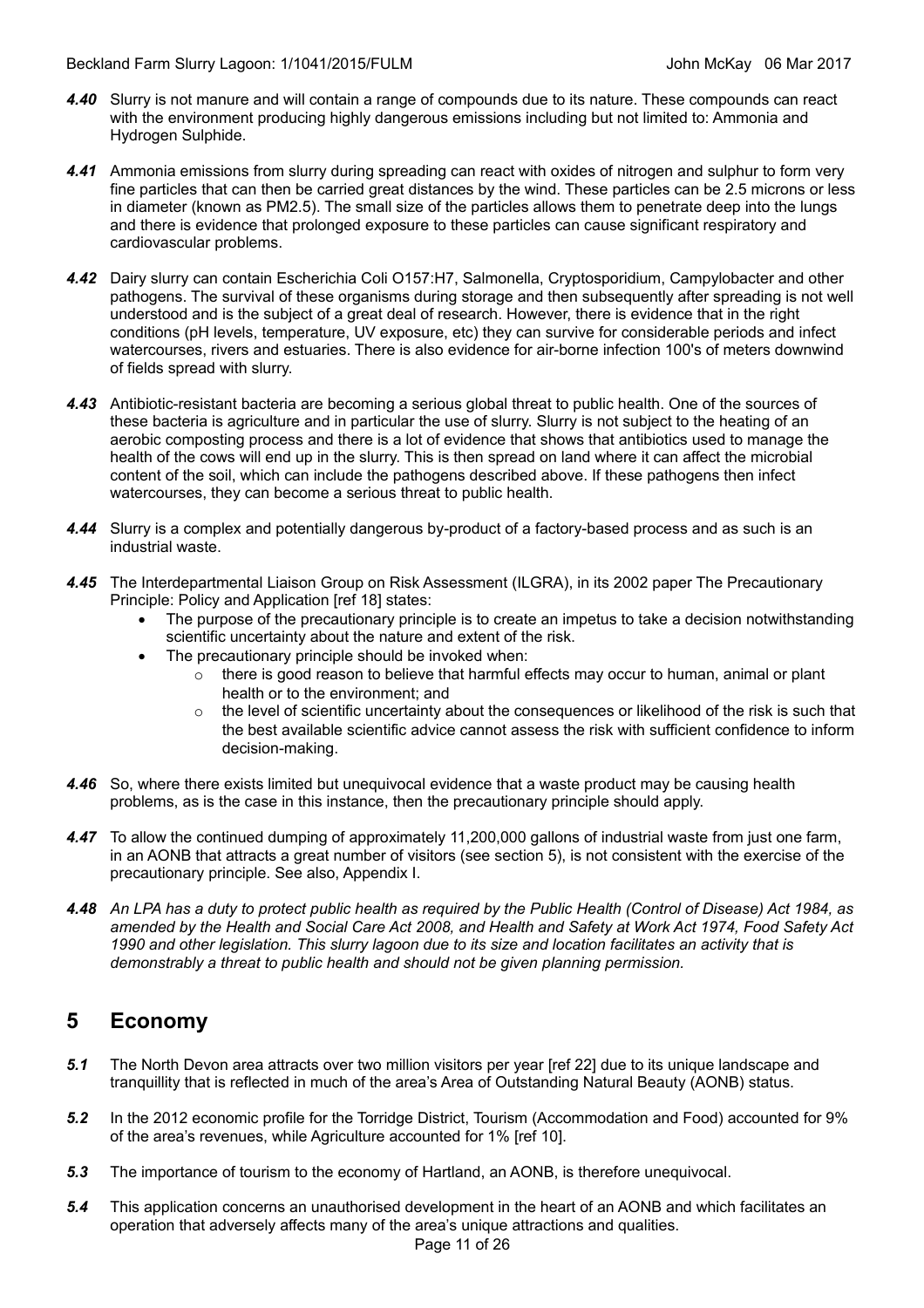- *5.5* Given the odour and tanker traffic issues, plus local environmental damage, there has already been serious damage to tourism as a direct consequence of the spreading of slurry from Beckland Farm. This has been reported by many holiday cottage businesses, Hartland Abbey and others.
- *5.6* Parkham Farms employs about 40 people. Most of these are at the Cheese Factory at Higher Alminstone near Woolsery. We have estimated that Beckland Farm only employs 6 people *on average*, as workers will be expected to help out at the other farms owned by the applicant as need dictates.
- *5.7* Any suggestion that a farm of this size is bringing employment to the area is therefore wrong. 10 farms of 100 cows or even 5 farms of 200 cows would clearly provide more employment, both directly and through any support services.
- *5.8 In conclusion, the operation of Beckland Farm, facilitated by the unauthorised lagoon, is an undoubted and real threat to the local economy and this application should therefore be refused.*

### <span id="page-11-0"></span>**6 Planning Policy Conformance**

#### *6.1* **Mitigation and Conditions**

- *6.2* Paragraph 206 of the NPPF– makes it clear that a condition must be enforceable and it must be necessary in order to make the development acceptable in planning terms.
- *6.3* Where adding a condition would serve to mitigate the failure of a policy test the Council should consider if it would be willing or indeed able to enforce the condition. If the Council feels it is likely to regard the enforcement of any condition associated with this application's permission as not being expedient, as it has for many of the conditions on permissions granted to this applicant in the past, then there is no effective mitigation and this should mean that the Retrospective Application is refused.

#### *6.4* **Enforcement Notice**

- *6.5* An Enforcement Notice (14/2015 ) dated 14 Dec 2015 was served on the applicant which requires the removal of the lagoon. The compliance period was subsequently extended to 30 Sept 2017.
- *6.6* As this matter had not been resolved within 4 years, it is understood that the Council took this step to ensure that the "4 year rule" could not be invoked.
- *6.7* However, in order to issue an Enforcement Notice, the Council must have proper grounds.
- *6.8* The Council states in the EN that the development is contrary to the following Development Plan policies: DVT2C, DVT11, DVT18, ECD5, ENV1, ENV5, ENV6, ENV7, ENV10, NPPF, WACA, NERC and it goes on to state that: "The Council consider that planning permission should not be given, because planning conditions could not overcome these objections to the development."
- *6.9* The Enforcement Notice was issued over a month after the application was validated on 2 Nov 2015 and hence the Council will have been aware of the arguments presented by the applicant in support of the application. Since then there has been no correspondence from the applicant or his agents posted against the application to add weight to these arguments. The Council will have also received many of the statutory consultee's responses by 14 Dec 2015. The only outstanding matter was the Habitat's Regulation Assessment (HRA).
- *6.10 The policy background at the time of issuing the Notice has not changed. It is considered that the Council's stated reasons for issuing the Notice remain valid reasons for refusing the application. In particular, no new matters going to compliance with the development plan (as opposed to the Habitats Directive) have been raised since the Notice was issued. There is therefore no proper basis for the Council to reach a different view on this application than it reached in considering the issue of the Notice to be expedient.*

#### *6.11* **Relevant Policies**

*6.12* The following lists the planning policies that are relevant to this application. TDLP2004 means "Torridge District Local Plan 2004"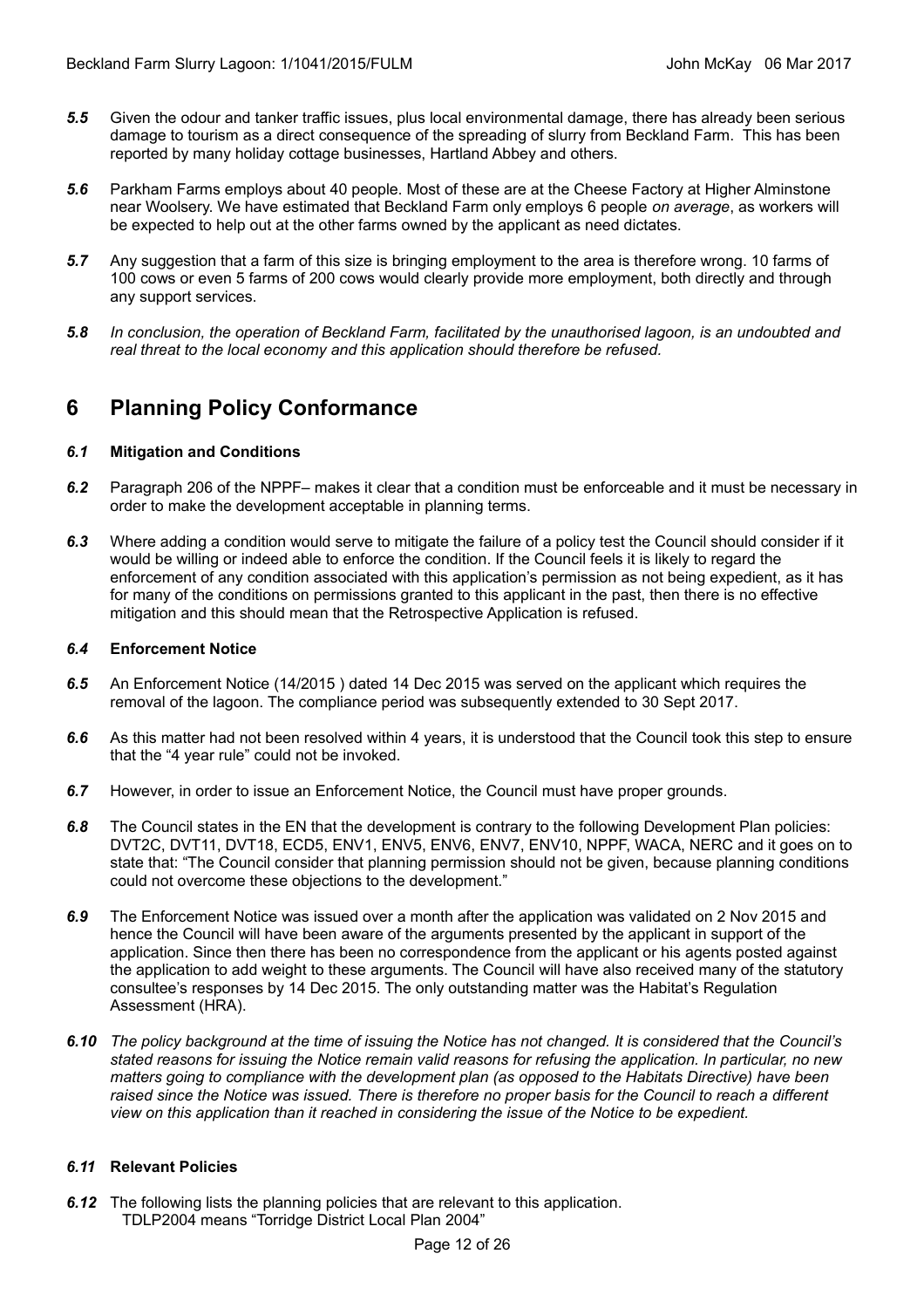NPPF means "National Planning Policy Framework" WACA means "Wildlife and Countryside Act 1981" NERC means "Natural Environment & Rural Communities Act 2006"

| <b>Plan / Instrument</b> | <b>Policy</b>      | <b>Title</b>                                          |  |
|--------------------------|--------------------|-------------------------------------------------------|--|
| <b>TDLP2004</b>          | DVT <sub>2</sub> C | Development in the Open Countryside                   |  |
| <b>TDLP2004</b>          | DVT <sub>11</sub>  | Impact of Development on Amenity                      |  |
| <b>TDLP2004</b>          | DVT18              | Impact of Development on Traffic                      |  |
| <b>TDLP2004</b>          | ECD <sub>5</sub>   | <b>Agricultural Development</b>                       |  |
| <b>TDLP2004</b>          | ENV <sub>1</sub>   | <b>Conservation Interest</b>                          |  |
| <b>TDLP2004</b>          | ENV <sub>5</sub>   | Countryside Protection and Landscape Conservation     |  |
| <b>TDLP2004</b>          | ENV <sub>6</sub>   | Designated Landscape Areas                            |  |
| <b>TDLP2004</b>          | ENV7               | Protection of Important Nature Conservation Interests |  |
| <b>TDLP2004</b>          | ENV <sub>10</sub>  | Mitigation and Enhancement                            |  |
| <b>NPPF</b>              | <b>NPPF</b>        | Chapter 11 section 118                                |  |
| <b>WACA</b>              | <b>WACA</b>        |                                                       |  |
| <b>NERC</b>              | <b>NERC</b>        |                                                       |  |

*6.13* The new Local Plan should also be a considered. This has been submitted to the Secretary of State and the Examination opened towards the end of last year. It may be that the Council now knows when it expects the Inspector's report. In any event, it is now at an advanced stage and consideration may be given to the policies in the emerging plan as described in NPPF – Annex 1.

#### *6.14* **TDC Local Plan 2004: DVT2C - Development in the Open Countryside**

This policy states in §3.51A: "The aim is to protect the character and appearance of the countryside while allowing for sustainable economic activity" and in §3.51B: "In the open countryside outside the rural settlements, development should be controlled strictly, in accord with the Structure Plan. A positive policy is needed for economic activity that respects the countryside."

DVT2C(1): "In the countryside away from the villages development should not detract from the character and appearance of the area."

*6.15* Policy test failures

The lagoon is a development in excess of 1 hectare in size and is visible from the coastal path and other areas as pointed out by the National Trust in their response. The area is an AONB. The construction has lines that jar with the rolling nature of the surrounding landscape and is, because of it size, intrusive. The Visual Impact Statement takes no account of the cover and any planting scheme would take many years.

*6.16* The key word here is 'sustainable'. Sustainability is not explicitly defined by the NPPF; the document as a whole constitutes the definition and provides criteria for measuring the economic, social and environmental benefits; which are the three key components of sustainability. This application fails on every count:

| Economic:      | see section 5 |
|----------------|---------------|
| Social:        | see section 4 |
| Environmental: | see section 4 |

*6.17* Possible mitigation

There are no measures or conditions that could address the many problems affecting the sustainability of the operation facilitated by the slurry lagoon.

#### *6.18* **TDC Local Plan 2004: DVT11 - Impact of Development on Amenity**

Development will be required to secure or maintain amenity appropriate to the locality, with special regard to the likely impact on:

- (a) neighbours and the operation of neighbouring uses; and
- (b) future occupiers and visitors to the site; and
- (c) necessary infrastructure and local services.

#### *6.19* Policy test failures

The impact on amenity of traffic, odour and supporting infrastructure such as damage to lanes and verges are substantial and disruptive.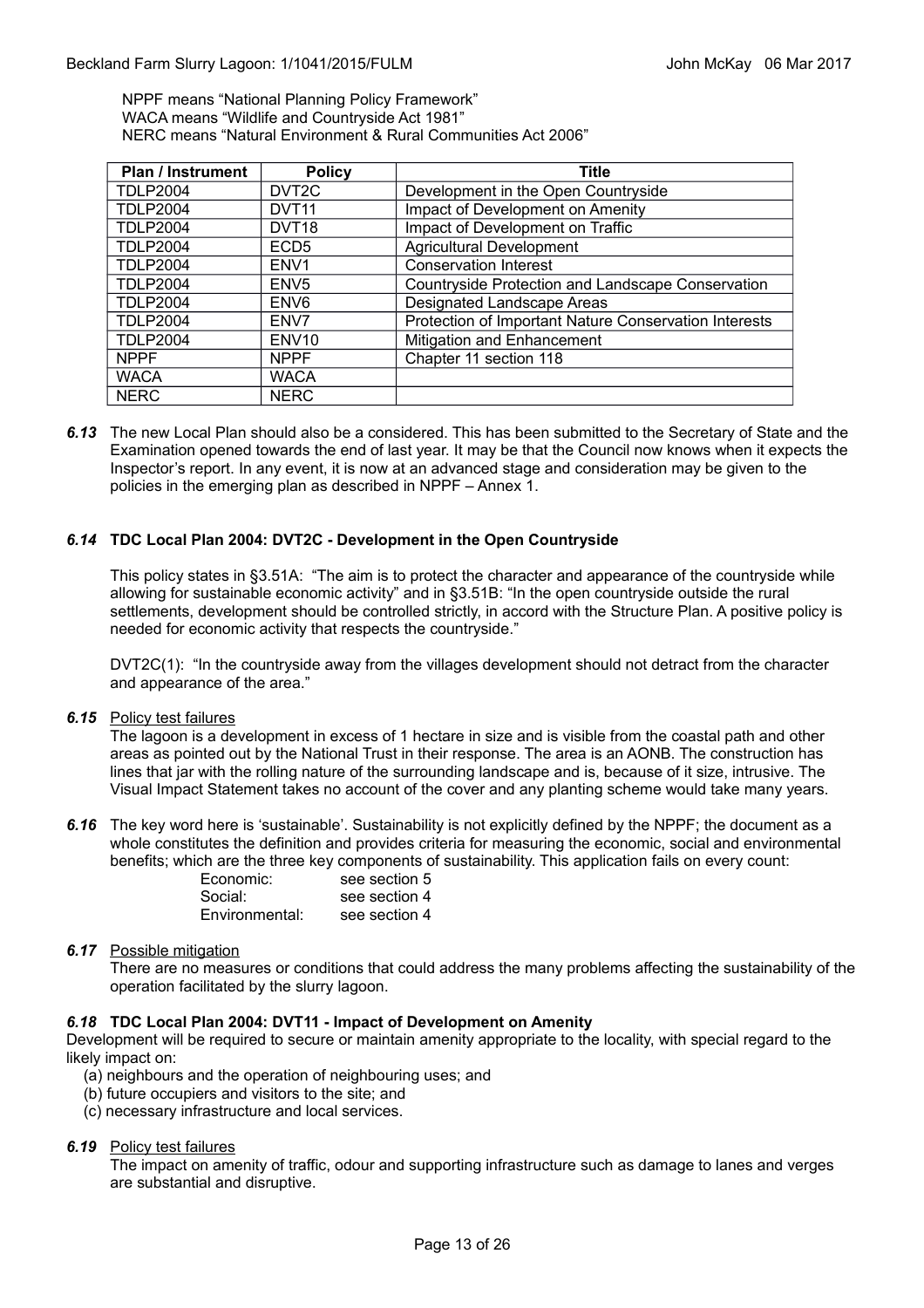Residents have reported extended periods when there has been tanker traffic in excess of 1 every 5 mins. This is clearly unreasonable and has a serious impact on amenity.

The odour resulting from slurry spreading is intense and means windows and doors have to be kept shut and washing cannot be hung out to air or dry as it becomes tainted. This represents a serious loss of amenity that affects both individuals and businesses. (see section 4)

#### *6.20* Possible mitigation

Mitigation would require considerably less tanker traffic and a realist and effective Odour Management Plan.

#### *6.21* **TDC Local Plan 2004: DVT18 - Impact of Development on Traffic**

(1) All development must take into account its impact on the highway network in terms of traffic generated, highway safety, access, servicing, ....

(2) Where a transport assessment indicates that significant travel and transport implications are likely, alternative transport measures shall be provided as an integral part of the scheme and such development will be permissible only where it will be accessible to a choice of alternative transport modes.

(3) Traffic management measures will be expected to enhance the environment with regard for all local transport objectives

*6.22 It is unfortunate that the Devon Highways' consultee response has based its report on a very brief experience following a delivery lorry from the A39 to Beckland Farm. This major application should merit a more thorough examination of its impact. The AONB and several residents have made numerous appeals to Devon Highways for a more thoughtful and professional assessment of the application but it has refused to discuss the matter. It is considered that Devon Highways' response is cursory and insufficient and is now the subject of an official complaint (P5729896) and should not be relied upon when determining this application.*

#### *6.23* Policy test failures

The 5600 tanker movements, each of an average of 2.6 miles (see Appendix G), have already caused serious damage to roads and verges. The frequency and speed of the tankers do represent a safety risk to the public. While there have been no major incidents as yet there have been numerous minor incidents. The roads can get covered in slurry which leads to safety issues (skidding) and also represents a loss of amenity. Local businesses have had to advise visitors to stay away from the lanes that are used by the tankers.

Furthermore, slurry will be delivered to parts of the Stitworthy fields along the A39 from Beckland Farm. The volume of slurry delivered to these fields represents *over 60% of the slurry transported off-farm*. While not all the Stitworthy fields are accessed from the A39, it is clear there will still be a significant amount of tanker traffic on the A39. This can cause congestion and frustration which will lead to road safety issues. The tankers interfere with the flow of tourist traffic, as well as private and business road users.

#### *6.24* Possible mitigation

The only possible mitigation is to reduce the number of tanker movements. Simply, restricting the times of the movements would increase the danger and loss of amenity at other times. *The inescapable fact is that the traffic burden is unacceptably high.*

However some benefit may result from the following conditions as a minimum requirement:

- 1. Traffic restrictions such that tankers can only operate between 09:00 and 17:00 Mon-Fri, would reduce but not eliminate the effect of traffic.
- 2. The operation of a one-way scheme such that only one tanker is allowed to be on the road at any one time would reduce frequency, help protect verges and increase safety.
- 3. A schedule 106 agreement to ensure verges and roads are kept clean and repaired.

It should be noted that the lagoon at the applicant's Sedborough site had a similar condition to (1) above imposed on it. This condition was entirely ignored by the applicant and it was deemed to be "unenforceable" by the Council's Enforcement Officer.

#### *6.25* **TDC Local Plan 2004: ECD5 - Agricultural Development**

ECD5(1a) states "the scale of development is justified by the operational needs of the enterprise"

ECD5(1c) states "the development will not detract unreasonably from the amenities of the occupiers of nonagricultural accommodation in the vicinity"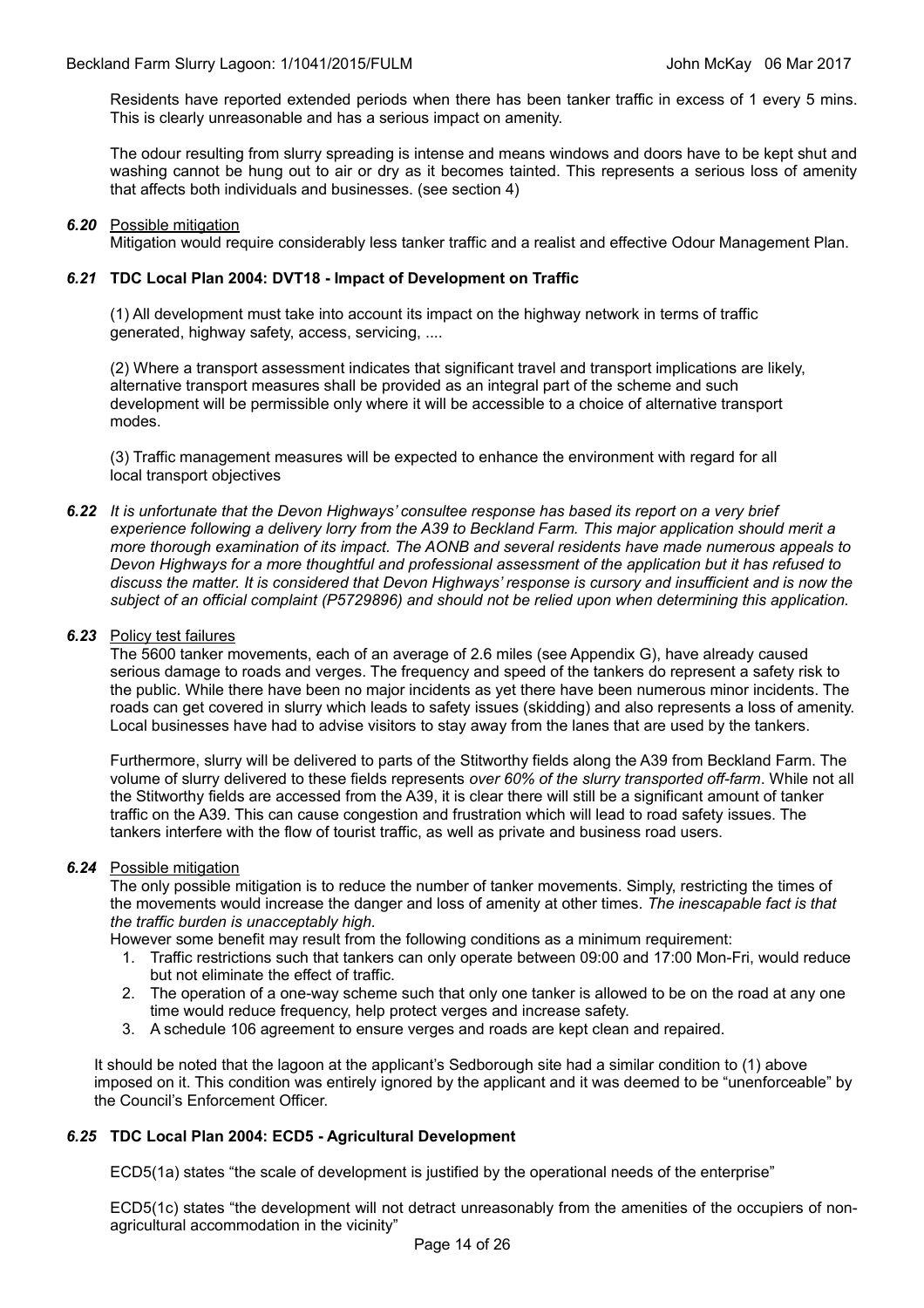ECD5(1d) states "the siting is integrated wherever practicable with the existing farmstead and well related to existing landform features"

#### *6.26* Policy test failures

With regard to ECD5(1a) the "need" has been generated by a series of previous unlawful developments which have facilitated the increase in scale to its current operation. The present scale of operation should not therefore be used to justify further inappropriate development.

With regard to ECD5(1c) the same arguments apply as in §6.22 above.

With regard to ECD5(1d) the Visual Impact Assessment takes no account of the proposed cover and therefore there is not a reliable assessment as to whether this aspect of the policy has been satisfied. Furthermore the Council's own Tree Officer report makes it clear that the proposed planting scheme would be difficult to establish and would be out of keeping with the landscape.

#### *6.27* Possible mitigation

As per §6.23, plus a full technical description of the proposed cover should be supplied and a proper visual impact assessment made.

#### *6.28* **TDC Local Plan 2004: ENV1 - Conservation Interest**

- 1. Development will be expected to effect the following:
	- a) to protect or enhance the distinctive architectural, historical, archaeological, geophysical, landscape, geological, ecological, and hydrological attributes, characteristics, and features of the area; and
	- b) to incorporate conservation and where possible enhancement measures within the overall scheme design, layout, and phasing where an appropriate assessment establishes conservation priorities; and
	- c) to maintain or where possible enhance biodiversity, the richness of wildlife habitats, and the variety of natural interest.
- 2. Where the benefits of development outweigh the conservation interest, built and /or natural environmental loss and disturbance shall be minimised and any mitigation measures required to offset such effects may be secured by a planning condition or by a planning obligation.

#### *6.29* Policy test failures

- 1. The Slurry Lagoon plus cover is likely to have a significant detrimental impact on the visual amenity of the AONB.
- 2. The Habitat Regulations Assessment indicates likely ecological damage.
- 3. The UNESCO Biosphere and Natural England reports both indicate possible loss of biodiversity.
- 4. The volume of slurry spread from the Slurry Lagoon has already had considerable impact on the distinctive character, of the AONB.
- 5. There is no need for this development at this location and therefore the benefits, which will only accrue to the applicant and his business, cannot possibly outweigh the conservation interest in this case.

#### *6.30* Possible mitigation

There is no effective mitigation to address these failures, see section 4 above.

#### *6.31* **TDC Local Plan 2004: ENV5 - Countryside Protection and Landscape Conservation**

Development will be expected to conserve or enhance the natural and historic character, natural beauty, and amenity of the Torridge landscape on the basis of local landscape character, historical and cultural associations, and the landscape priorities defined in Schedule E. (The development is located in area 9: Tamar and Torridge Headwaters) where the priorities are:

- Management of culm grasslands, field patterns and boundaries and bankside habitats.
- Enhancement of woodlands, forestry plantations and hedgerow trees by management and new planting.
- Managed buffer zone creation along river corridor.

#### *6.32* Policy test failures

This is addressed by the HRA and section 4 above.

*6.33* Possible mitigation

None.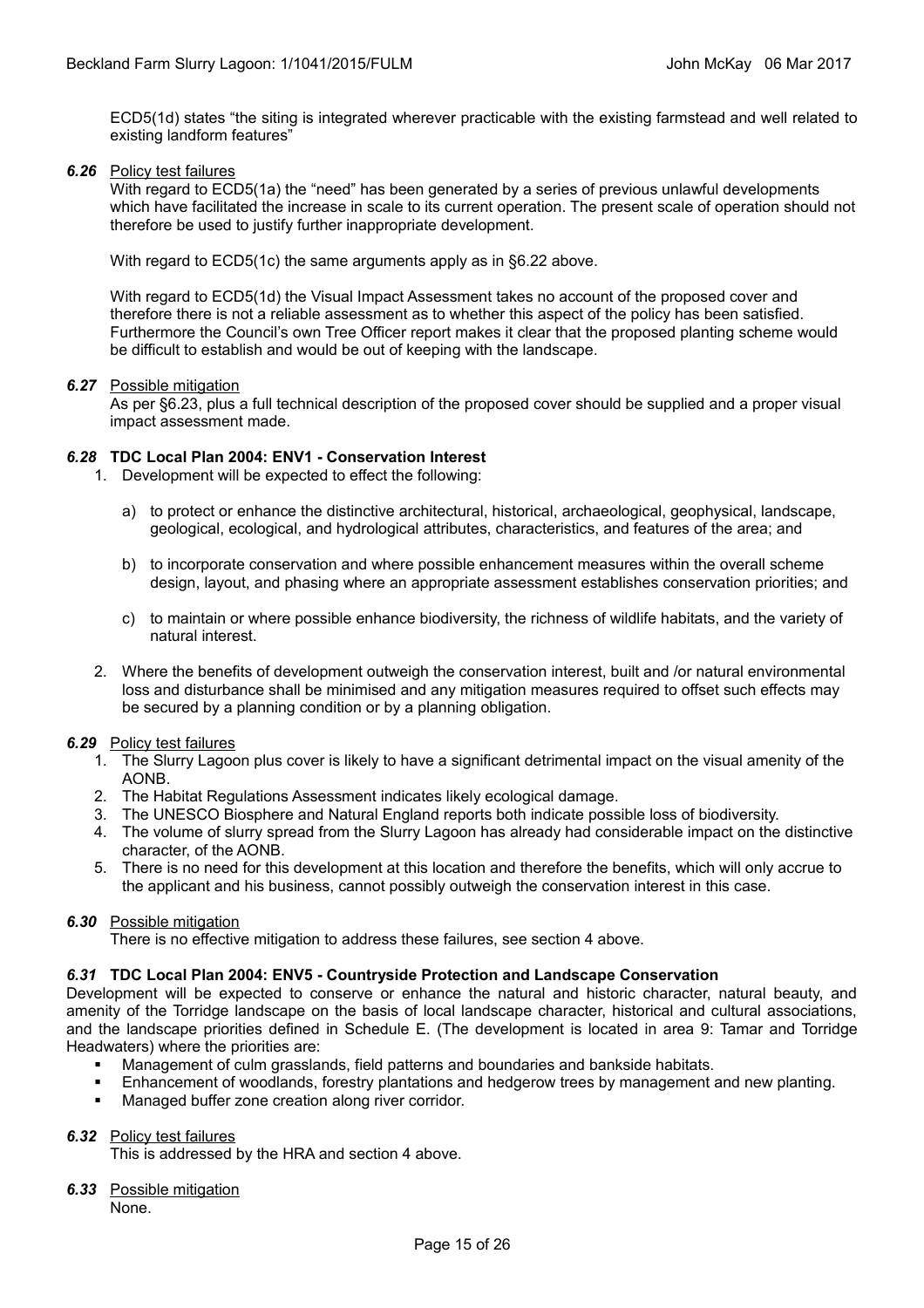#### *6.34* **TDC Local Plan 2004: ENV6 - Designated Landscape Areas**

- 1. Development that would affect an Area of Outstanding Natural Beauty will be permitted only where: (a) it will not harm the landscape and scenic beauty of the designated area; or
	- (b) in the case of major development, there is a proven national public interest at stake and no alternative site outside the AONB is available.
- 2. In the Areas of Great Landscape Value shown on the Proposals Map, development should not detract from the particular landscape qualities and characteristics that have lead to the designation of that area.
- 3. Within the Coastal Preservation Area as defined on the Proposals Map, development will be permitted only where there is a particular and proven need for that development to be located within the CPA, including where it supports public access and enjoyment of the coast, and where the need outweighs any harm to the unspoilt nature of the area.
- 4. Within the Rural Gaps as defined on the Proposals Map, development will be expected to mitigate any adverse effect on the natural appearance of the designated area or the separate identity of settlements with measures that seek to maintain or enhance the surrounding landscape.

#### *6.35* Policy test failures

This is a major development with no proven national (or local) public interest. See section 4 above.

*6.36* Possible mitigation None.

#### *6.37* **TDC Local Plan 2004: ENV7 - Protection of Important Nature Conservation Interests**

(1) Development in or around a Site of Nature Conservation Importance as identified in Schedules 3 and 4, or likely to affect such nature conservation interests, will be expected to protect and, where possible, enhance the interests for which the site is identified, with regard to the strength of protection afforded by its conservation status; accordingly:

 (i) Development will not be permitted if it is likely to harm the nature conservation value of a Special Protection Area, a Special Area of Conservation, or a Ramsar site; and

 (ii) Development that would be liable to harm a Site of Special Scientific Interest will be permitted only if it can be subject to conditions that will prevent damaging impacts on wildlife habitats or important physical features, or if other material considerations are sufficient to override nature conservation considerations; and

 (iii) Development that would be liable to harm the nature conservation value of a site of local conservation interest will be permitted only if the importance of the development outweighs the local value of the site.

(2) Where development is proposed and the conservation interest potentially is of at least local importance, a conservation assessment will be sought.

#### *6.38* Policy test failures

This is addressed by the HRA and section 4 above

#### *6.39* Possible mitigation

None. The provision of a cover is insufficient and serves only to displace the problem of emissions to the surrounding fields as discussed in section 4 above.

#### *6.40* **TDC Local Plan 2004: ENV10 - Mitigation and Enhancement**

(1) Measures required to mitigate the adverse impact of development that affects an important nature conservation interest shall:

 (a) provide adequately for habitat and species mitigation at a level and in a manner consistent with the loss or disturbance; and

- (b) conserve important features in situ where practicable.
- (2) Mitigation and enhancement measures will be negotiated and agreed on the basis of: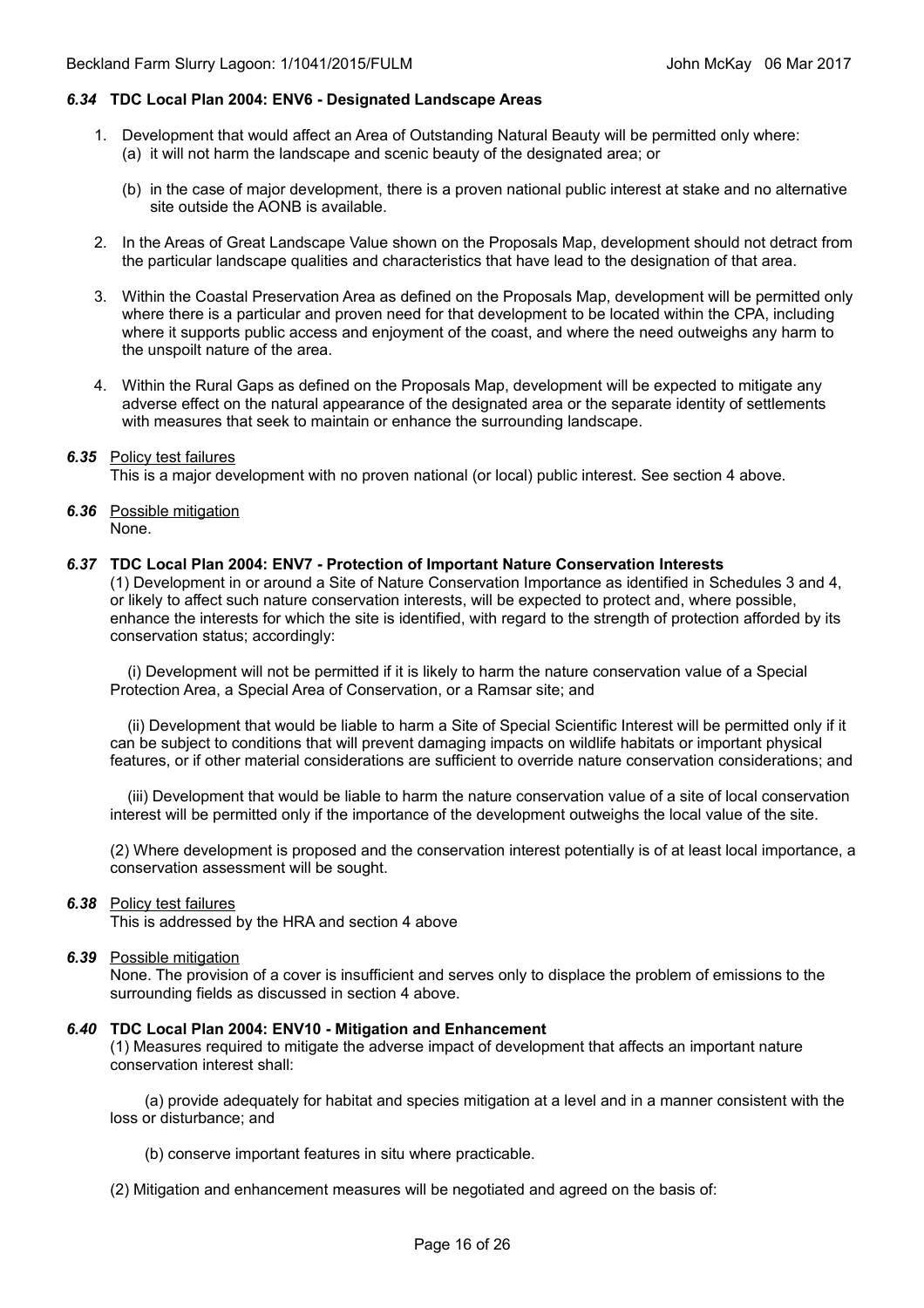(a) the levels of habitat and species protection that apply by virtue of site status and statutory protection; and

- (b) the local biodiversity characteristics and conservation objectives for the area.
- *6.41* Policy test failures

This is addressed by the HRA and section 4 above

*6.42* Possible mitigation

None that could reliably be expected to be effective in the presence of 11,200,000 gallons of slurry per annum.

#### *6.43* **National Planning Policy Framework (NPPF) - Chapter 11 section 118**

"proposed development on land within or outside a Site of Special Scientific Interest likely to have an adverse effect on a Site of Special Scientific Interest (either individually or in combination with other developments) should not normally be permitted. Where an adverse effect on the site's notified special interest features is likely, an exception should only be made where the benefits of the development, at this site, clearly outweigh both the impacts that it is likely to have on the features of the site that make it of special scientific interest and any broader impacts on the national network of Sites of Special Scientific Interest"

*6.44* Policy test failures

The Marshland to Clovelly coast SSSI is located just 0.5km north of the site. Natural England have made it clear in its response that "The application, as submitted, has the potential to damage or destroy the interest features for which the Marsland to Clovelly Coast SSSI has been notified". Both UNESCO Biosphere and the AONB have expressed concern about the vulnerability and potential damage to the SSSI from this development.

*6.45* Possible mitigation

None that could reliably be expected to protect the SSSI.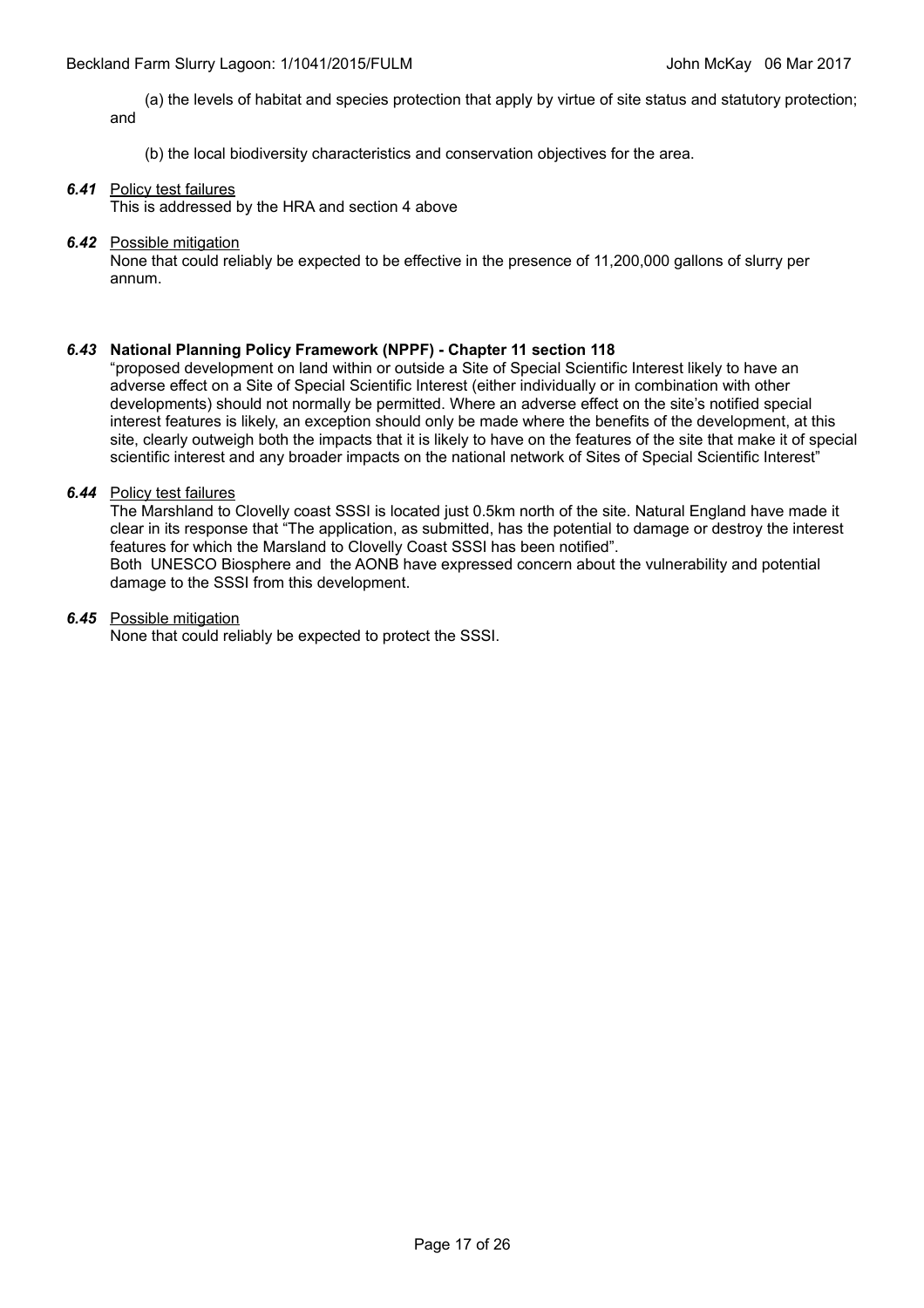### <span id="page-17-0"></span>**7 Conclusion**

#### *7.1* **This application should be refused for the following reasons:**

*7.2* The application fails the following policy tests, as described in detail in section 6 above:

| <b>Plan / Instrument</b> | <b>Policy</b>      | Title                                                 |  |
|--------------------------|--------------------|-------------------------------------------------------|--|
| <b>TDLP2004</b>          | DVT <sub>2</sub> C | Development in the Open Countryside                   |  |
| <b>TDLP2004</b>          | DVT <sub>11</sub>  | Impact of Development on Amenity                      |  |
| <b>TDLP2004</b>          | DVT18              | Impact of Development on Traffic                      |  |
| <b>TDLP2004</b>          | ECD <sub>5</sub>   | <b>Agricultural Development</b>                       |  |
| <b>TDLP2004</b>          | ENV <sub>1</sub>   | <b>Conservation Interest</b>                          |  |
| <b>TDLP2004</b>          | ENV <sub>5</sub>   | Countryside Protection and Landscape Conservation     |  |
| <b>TDLP2004</b>          | ENV <sub>6</sub>   | Designated Landscape Areas                            |  |
| <b>TDLP2004</b>          | ENV7               | Protection of Important Nature Conservation Interests |  |
| <b>TDLP2004</b>          | ENV <sub>10</sub>  | Mitigation and Enhancement                            |  |
| <b>NPPF</b>              | <b>NPPF</b>        | Chapter 11                                            |  |

- *7.3 The only realistic mitigation is the removal of the Slurry Lagoon (see Appendix I Outcomes).*
- *7.4* Notwithstanding the enumerated policy reasons for refusal of this application the Council should consider this development to be a Major NPPF Section 116 development and refuse it as there are no exceptional reasons to allow it within an AONB and so close to a SAC and SSSIs.
- *7.5* The Council, as a matter of priority, should now investigate whether there was "deception in the planning process" leading to the grant of the planning permission for the Barn in November 2008 "intended to undermine its regular operation".

#### *7.6* **Signatories**

The undersigned have asked for their names to be added to this document as they support the arguments and objectives it lays out and they jointly and severally urge the Council to refuse the Retrospective Application.

| Name                                        | <b>Address</b>                                         |  |
|---------------------------------------------|--------------------------------------------------------|--|
| Sir Hugh Stucley BT                         | Hartland Abbey, Hartland, Devon EX39 6DT               |  |
| John McKay                                  | Dyers Cottage, Broad Parkham, Bideford, Devon EX39 5PJ |  |
| Quentin Craven                              | Cheristow Cottages, Hartland, Devon EX39 6DA           |  |
| Jeremy & Lynda Roe                          | Downe Cottages, Hartland, Devon EX39 6DA               |  |
| Lynn Batten on behalf of all the members of | The Caravan, Pitt Farm, Hartland, Devon EX39 6BZ       |  |
| the Hartland Environmental Action Project   |                                                        |  |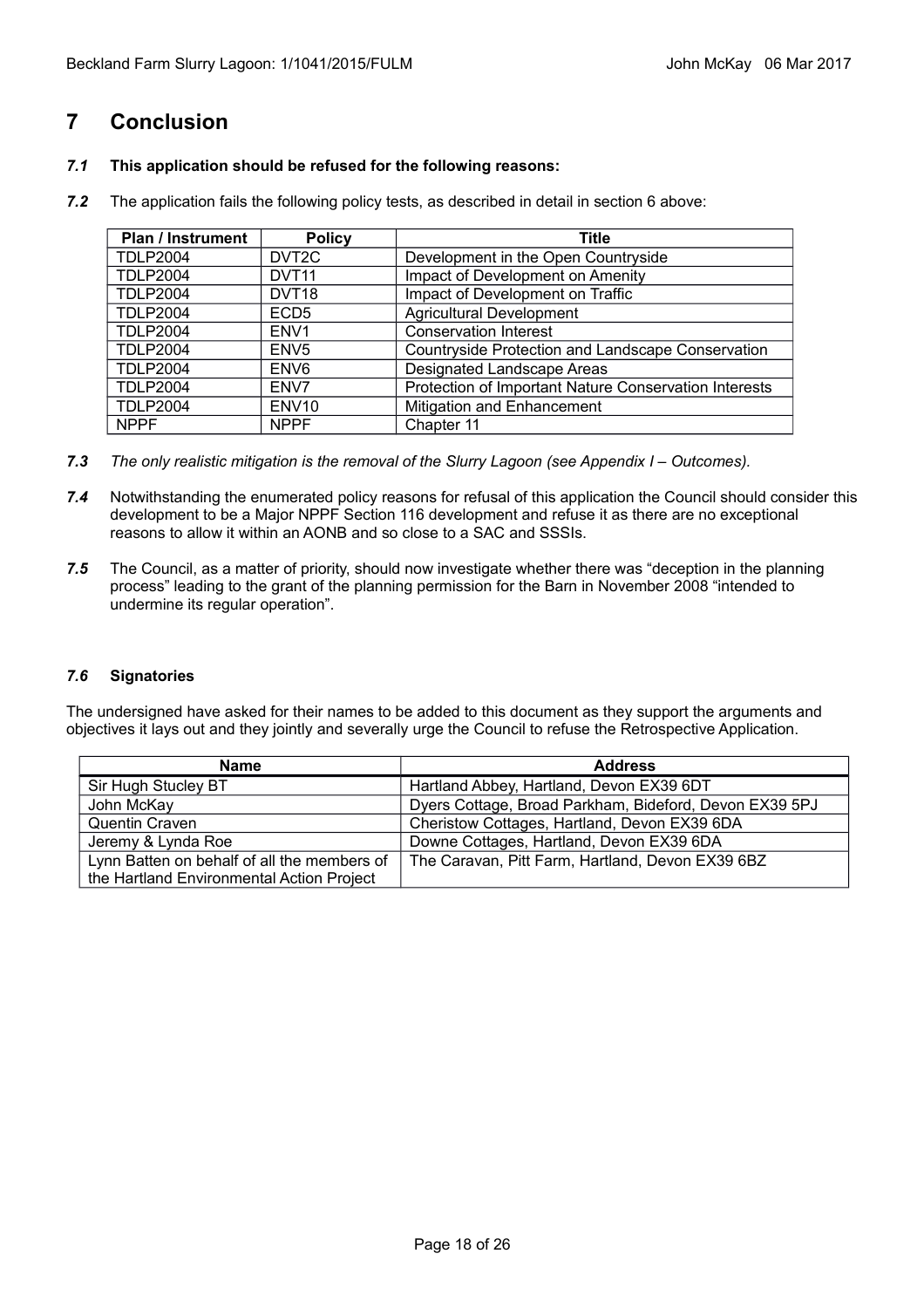Appendix A – References

- 1 Repeat Applications Guidance [http://planningguidance.communities.gov.uk/blog/guidance/making-an-application/receipt-of-an](http://planningguidance.communities.gov.uk/blog/guidance/making-an-application/receipt-of-an-application/dealing-with-repeat-applications-for-development-that-have-already-been-refused/)[application/dealing-with-repeat-applications-for-development-that-have-already-been-refused/](http://planningguidance.communities.gov.uk/blog/guidance/making-an-application/receipt-of-an-application/dealing-with-repeat-applications-for-development-that-have-already-been-refused/)
- 2 Town and Country Planning Act 1990 Section 70A <http://www.legislation.gov.uk/ukpga/1990/8/section/70A>
- 3 Storing Silage, Slurry and Agricultural Fuel Oil Guidance <https://www.gov.uk/guidance/storing-silage-slurry-and-agricultural-fuel-oil>
- 4 The Animal By-Products (Enforcement) (England) Regulations 2011 <http://www.legislation.gov.uk/uksi/2011/881/made>
- 5 Derogations from the Animal By-Product controls under Regulation (EC) 1069/2009 and Commission Regulation (EU) 142/2011 (see D10 pg 42) [https://www.gov.uk/government/uploads/system/uploads/attachment\\_data/file/376076/apb-authorisations.pdf](https://www.gov.uk/government/uploads/system/uploads/attachment_data/file/376076/apb-authorisations.pdf)
- 6 Dutch Study on effects of Ammonia [http://www.rivm.nl/Documenten\\_en\\_publicaties/Wetenschappelijk/Rapporten/2016/juli/Veehouderij\\_en\\_gezon](http://www.rivm.nl/Documenten_en_publicaties/Wetenschappelijk/Rapporten/2016/juli/Veehouderij_en_gezondheid_omwonenden) [dheid\\_omwonenden](http://www.rivm.nl/Documenten_en_publicaties/Wetenschappelijk/Rapporten/2016/juli/Veehouderij_en_gezondheid_omwonenden)
- 7 Environmental Risk Assessment of Veterinary Medicines in Slurry EUGRIS <http://www.eugris.info/DisplayProject.asp?P=4429>
- 8 Pathogen Export from Grassland Systems 2004 <https://www.aber.ac.uk/en/media/departmental/ibers/pdf/innovations/04/04ch9.pdf>
- 9 DEFRA Fertiliser Manual <http://www.ahdb.org.uk/documents/rb209-fertiliser-manual-110412.pdf>
- 10 Torridge Area Profile <http://www.devonomics.info/sites/default/files/documents/Torridge%20Area%20Profile.pdf>
- 11 A review of the potential role of cattle slurry in the spread of bovine tuberculosis <https://www.daera-ni.gov.uk/sites/default/files/publications/dard/tb-slurry-lit-review.pdf>
- 12 The Tuberculosis (England) Order 2014 Control Measures <http://www.legislation.gov.uk/uksi/2014/2383/article/16/made>
- 13 Bovine TB breakdowns map <http://www.ibtb.co.uk/>
- 14 Natural England Case Studies for Delivering Ammonia Measures <http://publications.naturalengland.org.uk/file/6562864359800832>
- 15 DEFRA Managing sewage sludge, slurry and silage <https://www.gov.uk/guidance/managing-sewage-sludge-slurry-and-silage>
- 16 Intensive farming environmental permitting guidance <https://www.gov.uk/government/publications/intensive-farming-introduction-and-chapters>
- 17 Guidance on the assessment of odour for planning <http://www.iaqm.co.uk/text/guidance/odour-guidance-2014.pdf>
- 18 ILGRA The Precautionary Principle: Policy and Application <http://www.hse.gov.uk/aboutus/meetings/committees/ilgra/pppa.htm>
- 19 Methane, Nitrous Oxide And Ammonia Emissions During Storage And After Application Of Dairy Cattle And Pig Slurry And Influence Of Slurry Treatment [https://www.researchgate.net/profile/Barbara\\_Amon/publication/223541458\\_Methane\\_nitrous\\_oxide\\_and\\_am](https://www.researchgate.net/profile/Barbara_Amon/publication/223541458_Methane_nitrous_oxide_and_ammonia_emissions_during_storage_and_after_application_of_dairy_cattle_slurry_and_influence_of_slurry_treatment/links/0c960525bb474349d3000000.pdf) [monia\\_emissions\\_during\\_storage\\_and\\_after\\_application\\_of\\_dairy\\_cattle\\_slurry\\_and\\_influence\\_of\\_slurry\\_trea](https://www.researchgate.net/profile/Barbara_Amon/publication/223541458_Methane_nitrous_oxide_and_ammonia_emissions_during_storage_and_after_application_of_dairy_cattle_slurry_and_influence_of_slurry_treatment/links/0c960525bb474349d3000000.pdf) [tment/links/0c960525bb474349d3000000.pdf](https://www.researchgate.net/profile/Barbara_Amon/publication/223541458_Methane_nitrous_oxide_and_ammonia_emissions_during_storage_and_after_application_of_dairy_cattle_slurry_and_influence_of_slurry_treatment/links/0c960525bb474349d3000000.pdf)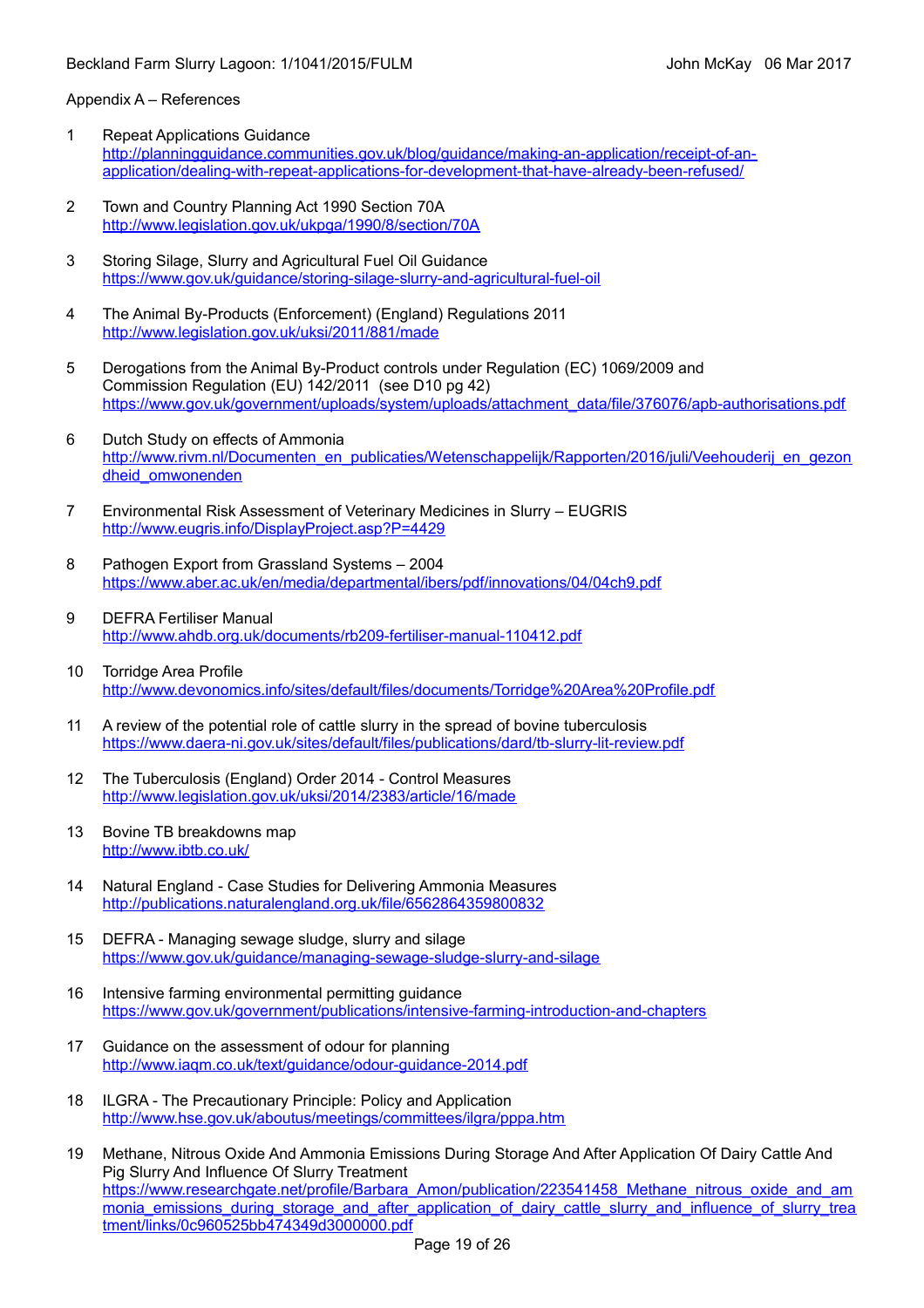- 20 Torridge Local Plan Policies Index [http://www.torridge.gov.uk/local\\_plan/contents\\_policies.htm](http://www.torridge.gov.uk/local_plan/contents_policies.htm)
- 21 Planning Appeals Guidance <https://www.gov.uk/guidance/appeals#appeals-against-decisions-on-planning-permission>
- 22 AONB Tourism & Economy <http://www.northdevon-aonb.org.uk/our-landscape/tourism-and-economy>
- 23 ELF A lagoon is a building for planning purposes <http://elflaw.org/all-project-list/when-a-lagoonis-a-building/>
- 24 James Maurici QC Opinion on what is a 'Major' development in NPPF section 11 [https://www.southdowns.gov.uk/wp-content/uploads/2015/01/Guidelines-on-Significance-for-SDNP-Planning-](https://www.southdowns.gov.uk/wp-content/uploads/2015/01/Guidelines-on-Significance-for-SDNP-Planning-Applications-%E2%80%93-NPPF-Complaint-July-2014.pdf)[Applications-%E2%80%93-NPPF-Complaint-July-2014.pdf](https://www.southdowns.gov.uk/wp-content/uploads/2015/01/Guidelines-on-Significance-for-SDNP-Planning-Applications-%E2%80%93-NPPF-Complaint-July-2014.pdf)
- 25 DEFRA The Habitats and Wild Birds Directives in England and its seas [https://www.gov.uk/government/uploads/system/uploads/attachment\\_data/file/82706/habitats-simplify-guide](https://www.gov.uk/government/uploads/system/uploads/attachment_data/file/82706/habitats-simplify-guide-draft-20121211.pdf)[draft-20121211.pdf](https://www.gov.uk/government/uploads/system/uploads/attachment_data/file/82706/habitats-simplify-guide-draft-20121211.pdf)
- 26 Decision of the Supreme Court in SSCLG v Welwyn Hatfield <https://www.supremecourt.uk/cases/docs/uksc-2010-0036-judgment.pdf>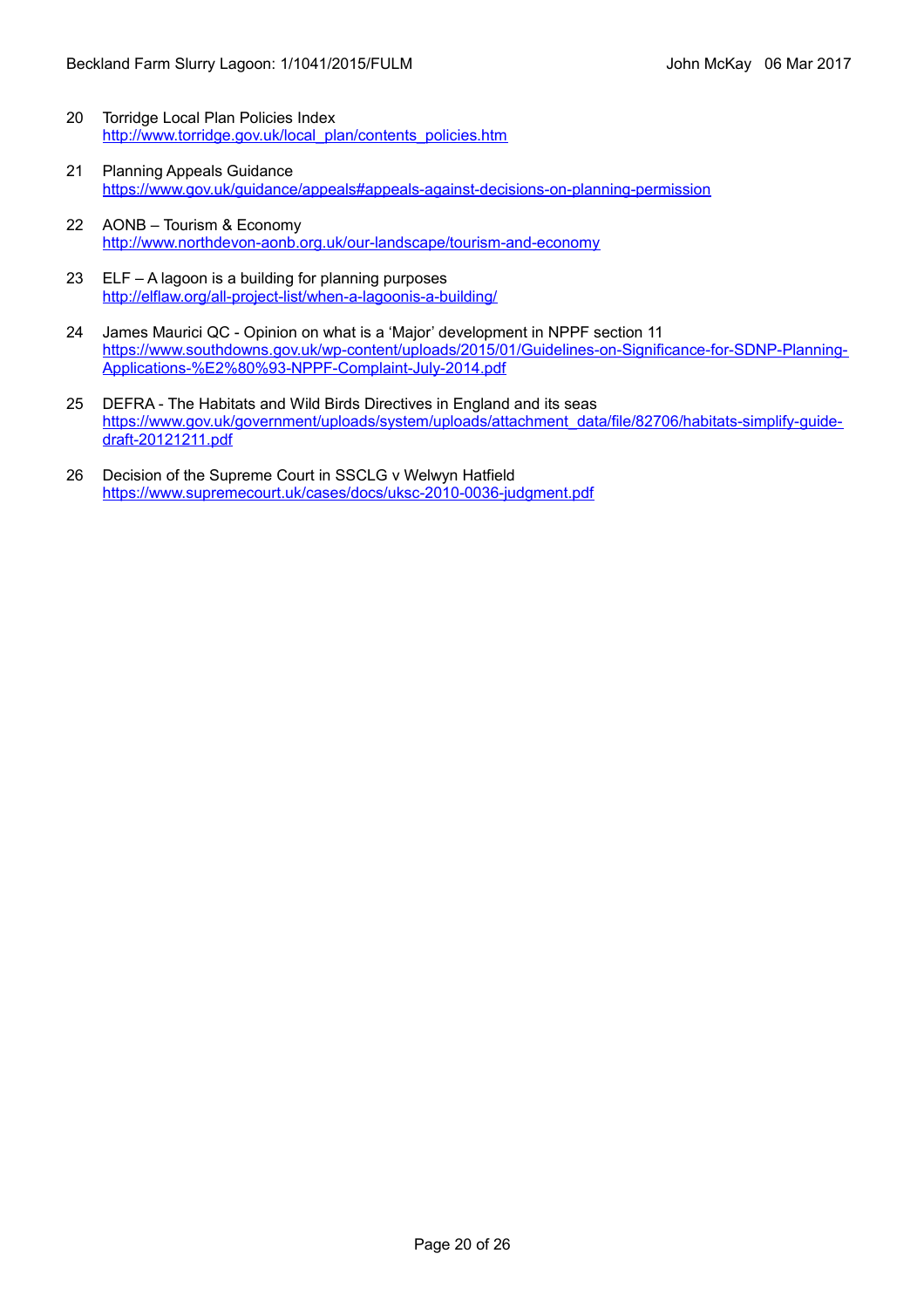### <span id="page-20-0"></span>**Appendix B – Planning history of Beckland slurry lagoon**

- **2010** While investigating a pollution incident (see Appendix C) the Environment Agency also determined that there was insufficient slurry storage at Beckland Farm to support the herd of 1000 cows. PF was therefore advised that it needed to increase the slurry storage facilities. Note: The regulations governing the storage of slurry are very clear and accessible; and the Environment Agency is available to advise. It was PF's responsibility to ensure that the necessary slurry storage facilities were in place and authorised before increasing the herd size. There can be no doubt that PF was fully aware of the regulations while building up the herd to 1000 head during 2009/10, as it had used these regulations to justify the building of the slurry lagoon at Sedborough in 2008.
- **2011** Application 1/0735/2011/FUL submitted on 26 Jul 2011 for a 70m x 70m slurry lagoon and withdrawn on 06 Oct 2011 after 6 weeks.
- **2011** In Dec 2011 a slurry lagoon of 140m x 86m is built without planning permission at a different location to application 1/0735/2011/FUL and twice the size. Note: almost a replay of how the applicant proceeded during the building of the lagoon at Sedborough Farm in 2008.
- **2012** Retrospective application 1/0046/2012/FULM for 140m x 86m lagoon submitted on 23 Jan 2012. Note: The EA's advice is stated as justification for the unauthorised development.
- **2014** Despite numerous requests by the Council for information from PF nothing was ever received for nearly 3 years and the application was eventually refused by a unanimous vote of the Plans Committee in Nov 2014. (see email Appendix E)
- **2015** Retrospective application 1/0011/2015/FULM was submitted on 07 Jan 2015. Again information was not provided as requested. The application was withdrawn on 5 May 2015. Note: This application received considerable opposition from Hartland Parish Council and local residents. Also, the National Trust, Natural England and other consultees all recommended refusal. The National Trust states in its response that it will not renew the lease on land currently used by PF.
- **2015** TDC enters negotiations with Mr Willes because of the perceived success of the negotiations over the Sedborough lagoon. We were informed that the objective was to ensure that all the information is provided for a fresh application.
- **2015** On 7 Aug 2015 we are advised by the Council that a new application will be submitted within 2 to 3 weeks. That is by 28 August 2015.
- **2015** As of 14 Sep 2015, we have not been informed of any application being submitted and there is no application registered on the planning portal. The lagoon is still in use.
- **2015** On 18 Sep 2015, after threats of official complaints and FOI requests, we were finally informed that the deadline for the application is now the end of September. We were not told why the deadline had been extended for a month. The end of September then passed without an application being submitted.
- **2015** On 5 October 2015, we were informed that there was no deadline but that an application was expected to be submitted very soon.
- **2015** 13 October 2015, an application (1/1041/2015/FULM) was submitted but it was not valid.
- **2015** On 02 November 2015, one month later, the application is finally valid. Note: A delay of a month is not unusual for a major application but why this happened despite 6 months of prior 'negotiations' remains a mystery.
- **2015** On 14 Dec 2015 TDC issues an Enforcement Notice (14/2015) requiring the removal of the lagoon within 12 months of the effective date of 13 Jan 2017.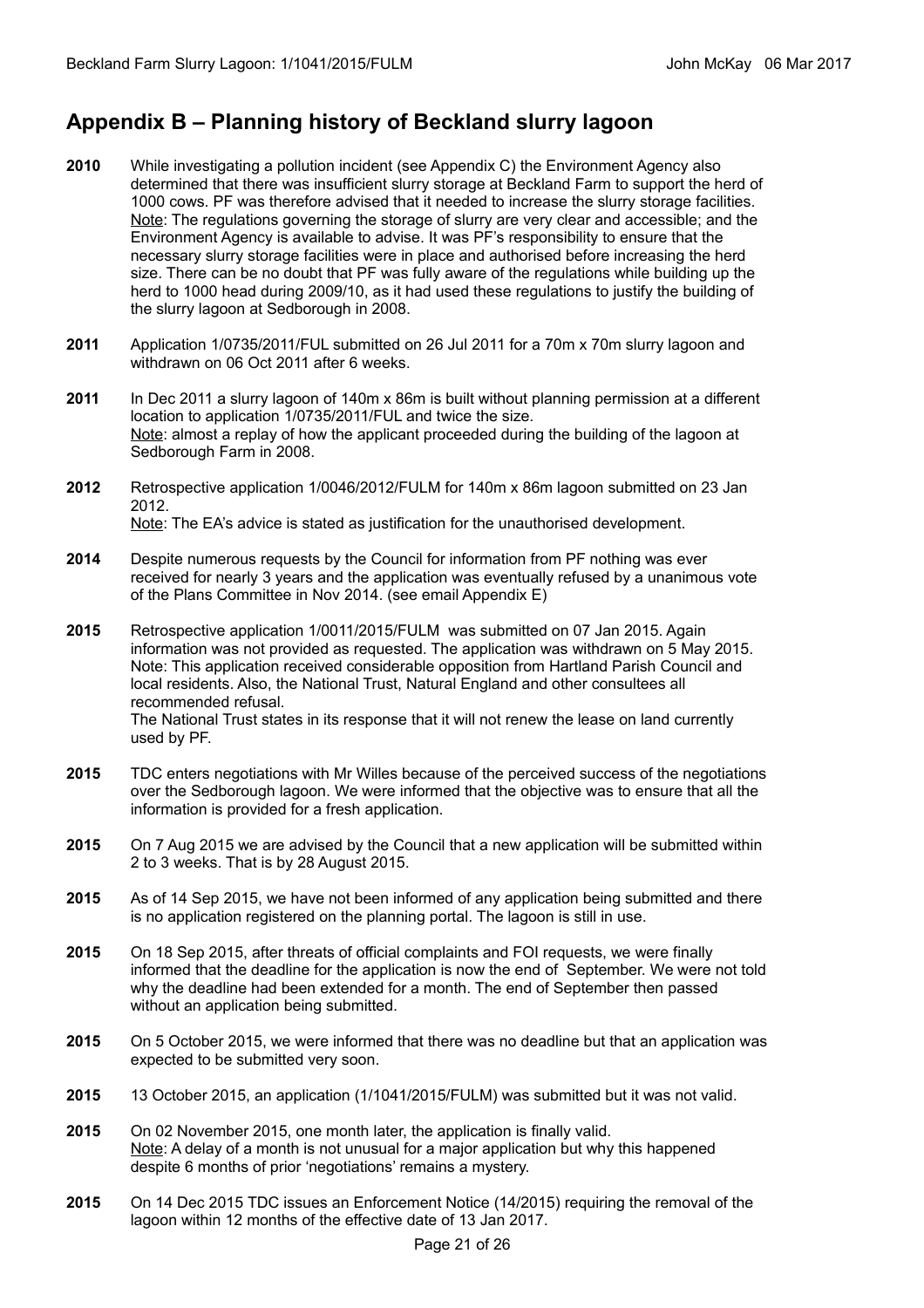Note: this notice was issued to avoid the "four-year rule" and establishes Development Plan policies that could not be mitigated by conditions.

- **2016** On 26 Jan 2016 TDC extended the compliance period for the Enforcement Notice until 30 Sep 2017. Note: it is not clear why the notice was extended after just 12 days. The implication is that it was not expected that this application would be determined within the recommended 16 weeks. However, an extended time frame has not been agreed.
- **2017** As of the date of this document the application remains undetermined. The current situation is that the applicant is challenging the Habitat Regulations Assessment produced by TDC and the advice provided by Natural England.

### <span id="page-21-0"></span>**Appendix C – EA NIRS Data**

Environment Agency National Incident Recording System (NIRS) extract for Beckland Farm. The table contains the 17 Category 2 (significant) pollution incidents recorded since 2006. In the same period there were a total of 56 recorded pollution incidents at Beckland Farm. This data was obtained by a Freedom of Information request.

| <b>NIRS ID</b> | Date and Time    | <b>Pollutant Type</b>                    | <b>Pollutant</b>                        |
|----------------|------------------|------------------------------------------|-----------------------------------------|
| 391162         | 16/04/2006 11:17 | Agricultural Materials and Wastes        | Slurry and Dilute Slurry                |
| 462178         | 16/01/2007 08:28 | <b>Agricultural Materials and Wastes</b> | <b>Slurry and Dilute Slurry</b>         |
| 478849         | 22/03/2007 11:03 | <b>Agricultural Materials and Wastes</b> | <b>Slurry and Dilute Slurry</b>         |
| 618227         | 04/09/2008 11:10 | <b>Agricultural Materials and Wastes</b> | <b>Slurry and Dilute Slurry</b>         |
| 656244         | 23/02/2009 17:58 | <b>Agricultural Materials and Wastes</b> | <b>Slurry and Dilute Slurry</b>         |
| 687494         | 13/06/2009 13:57 | <b>Agricultural Materials and Wastes</b> | Silage Liguors                          |
| 749643         | 30/01/2010 12:42 | <b>Agricultural Materials and Wastes</b> | Other Agricultural Material or<br>Waste |
| 749643         | 30/01/2010 12:42 | <b>Agricultural Materials and Wastes</b> | <b>Slurry and Dilute Slurry</b>         |
| 749643         | 30/01/2010 12:42 | <b>Agricultural Materials and Wastes</b> | Silage Liquors                          |
| 749643         | 30/01/2010 12:42 | <b>Agricultural Materials and Wastes</b> | Carcasses                               |
| 749643         | 30/01/2010 12:42 | Atmospheric Pollutants and Effects       | Smoke                                   |
| 753220         | 15/02/2010 10:12 | <b>Agricultural Materials and Wastes</b> | Other Agricultural Material or          |
|                |                  |                                          | Waste                                   |
| 753220         | 15/02/2010 10:12 | <b>Agricultural Materials and Wastes</b> | <b>Slurry and Dilute Slurry</b>         |
| 953052         | 10/01/2012 08:45 | <b>Agricultural Materials and Wastes</b> | Slurry and Dilute Slurry                |
| 1076150        | 08/01/2013 12:03 | <b>Agricultural Materials and Wastes</b> | Silage Liquors                          |
| 1472604        | 19/09/2016 16:25 | <b>Organic Chemicals/Products</b>        | Other Organic Chemical or               |
|                |                  |                                          | Product                                 |
| 1472604        | 19/09/2016 16:25 | Atmospheric Pollutants and Effects       | <b>Fumes</b>                            |

It is worth noting that during the same period there have been 102 pollution incidents at the applicant's Higher Alminstone Farm, 9 of which are Category 2 or above. This is the site of the Parkham Farms Cheese Factory.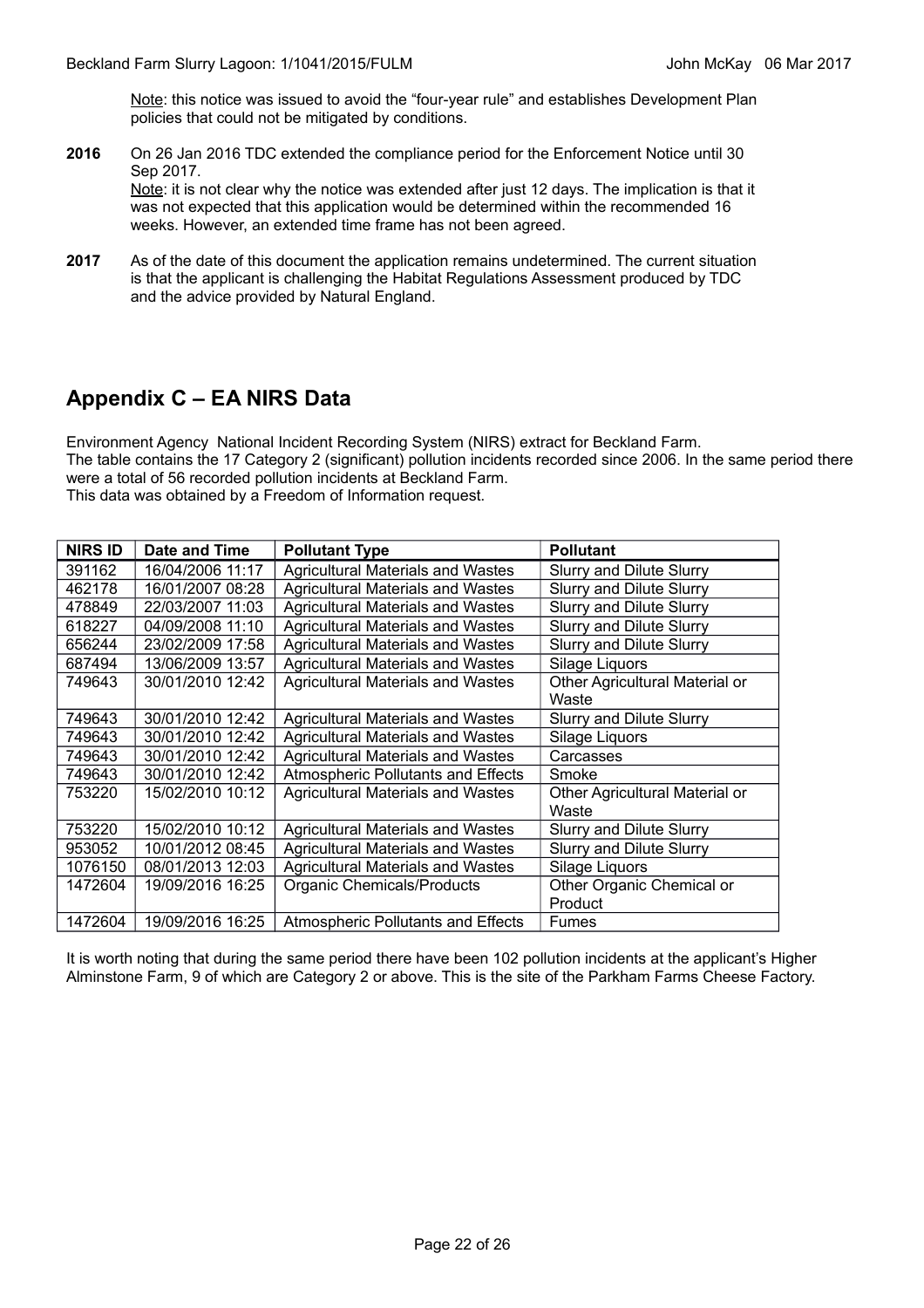## **Appendix D – Pollution Convictions**

| Jan 2005        | Mr Willes was ordered to pay £4,000 costs and given a 12 month conditional discharge for offences<br>under Regulations 3 and 7 of the Medicines (Restriction on the Administration of Veterinary Medicinal<br>Products) Regulations 1994. This was as result of investigations by the Veterinary Medicines<br>Directorate and Ireland's Department of Agriculture which seized a number of illegal veterinary<br>medicines from Sedborough Farm in Aug 2003.                                                                                                                                                                                                                                                                                                                                                                                                                                                                                   |
|-----------------|------------------------------------------------------------------------------------------------------------------------------------------------------------------------------------------------------------------------------------------------------------------------------------------------------------------------------------------------------------------------------------------------------------------------------------------------------------------------------------------------------------------------------------------------------------------------------------------------------------------------------------------------------------------------------------------------------------------------------------------------------------------------------------------------------------------------------------------------------------------------------------------------------------------------------------------------|
| Oct 2005        | Parkham Farms fined £500 and ordered to pay £1,119 costs for offences under Water Resources Act<br>1991. Pollution of a stream with liquid waste at Higher Alminstone.<br>EA: "The stream at Alminstone Cross ran white with the surplus effluent. There was also sewage<br>fungus on the bottom of the stream for around 800 metres, which showed there had been a problem<br>for some time."                                                                                                                                                                                                                                                                                                                                                                                                                                                                                                                                                 |
| <b>Nov 2008</b> | Parkham Farms fined £6,700 and ordered to pay £2,583 costs for offences under Water Resources<br>Act 1991. Pollution of a stream with liquid waste at Higher Alminstone.<br>EA: "More than two kilometres of an important tributary of the River Torridge were polluted as a result<br>of this incident that was one of the worst we've seen for some time. Milk waste can be very harmful<br>when it enters rivers and streams because it strips the water of oxygen causing fish to suffocate. While<br>we managed to recover more than 70 dead trout and coarse fish, the total number killed would have<br>been considerably higher."                                                                                                                                                                                                                                                                                                      |
| Apr 2011        | Mr Willes fined £19,500 and ordered to pay £4,190 costs offences under Water Resources Act 1991.<br>Three separate offences:<br>1. Allowing controlled waste to be deposited without a permit (including plastics, a fridge, tyres, light<br>bulbs, etc)<br>2. Causing slurry and milk to enter a stream.<br>Allowing effluent into a further stream.<br>3.<br>EA:" No drainage survey was carried out when the dairy was expanded to identify risks and to divert<br>water polluted with cattle faeces to the slurry tank. In addition, an enormous silage store had been built<br>without complying with the guidelines. This had resulted in prolonged discharges of silage effluent and<br>slurry to two separate streams, both of which were extensively affected."                                                                                                                                                                       |
| Jul 2015        | Mr Willes fined £4,280 and Parkham Farms £22,620 for offences under Water Resources Act 1991.<br>Three separate offences:<br>1. Polluting a stream with slurry by spreading slurry just before heavy rain.<br>2. Diverting a water course by constructing a dam in a stream at Beckland Farm and pumping water<br>from the stream into a reservoir.<br>Allowing waste from Parkham Farms cheese factory to be spread onto land in breach of a<br>3.<br>condition of its Environmental Permit.<br>EA: "Slurry and farm washings can kill fish and other aquatic life by adding toxic pollutants and<br>stripping oxygen from the water. It is therefore important farmers make every effort to ensure these<br>farm wastes do not escape into our rivers and streams.<br>Farmers should maximise the use of slurry as fertiliser, ensure that slurry lagoons are empty by the<br>start of winter and also have spare capacity for emergencies." |

None of the 8 pollution offences were 'technical breaches' as claimed by Mr Willes after his conviction in Jul 2015. For instance, the last conviction included sand-bagging a stream to feed the then *unauthorised* water storage lagoon at Beckland Farm. This is not a 'technicality' but a deliberate breach of widely understood rules. The same is true of the prior convictions which included burying and burning controlled waste and other serious offences.

It is clear from the level of fines that the breaches seem to be getting more serious There have been several other pollution incidents reported to the EA, one as recently as Sep 2016 (Appendix C). Local residents have reported that PF continues to spread slurry on saturated ground. This is not consistent with any suggestion of contrition.

Higher Alminstone and Beckland have several rights-of-way across the land and through the farm complex. All bar one of the pollution convictions relate to these farms. By contrast, Sedborough has no rights-of-way and is therefore not subject to the same public scrutiny. Sedborough has no pollution convictions related to it.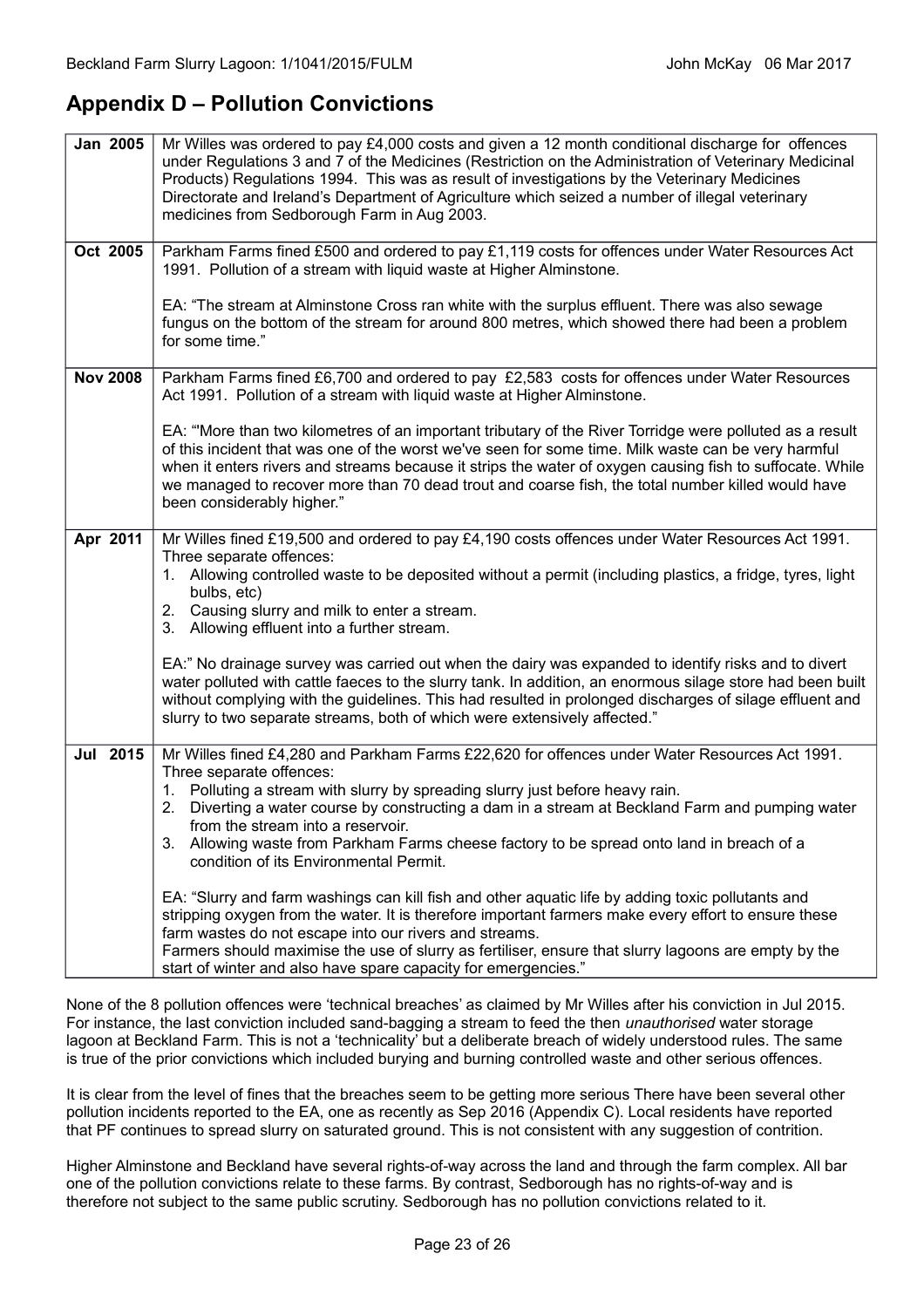### <span id="page-23-1"></span>**Appendix E – Emails**

#### *16 October 2014 from John McKay*:

It has been nearly two and a half years since this retrospective major application was submitted and has now been in operation for over three years without authorisation. I would be very grateful if you could advise on the status of this application and why it is taking so long.

*Response from Ms Sarah May (Planning Officer):*

Dear Mr McKay,

Due to Plans Committee members requesting further information in relation to traffic impact assessment and justification for the size of the lagoon I have contacted the applicant and requested further information on numerous occasions. In addition the applicant has been asked to provide further information in light of Natural England's comments. No such information has been forthcoming and these issues are still outstanding.

I have this morning had a meeting with the Development Enabling Manager and Team Leader of the West Team to discuss the way forwards. In light of this meeting, I am now currently in the process of the writing the application up for the next committee meeting on Thursday November 6th 2014.

Kind regards Sarah

# <span id="page-23-0"></span>**Appendix F – Photographs**

Slurry from Beckland Farm being spread from a side-spreader onto saturated ground while it was raining. 19 September 2016, near Markadon. Note the large plume of slurry which caused significant atmospheric pollution and which resulted in the Environment Agency recording (NIRS ref: 1472604) a Category 2 pollution incident.

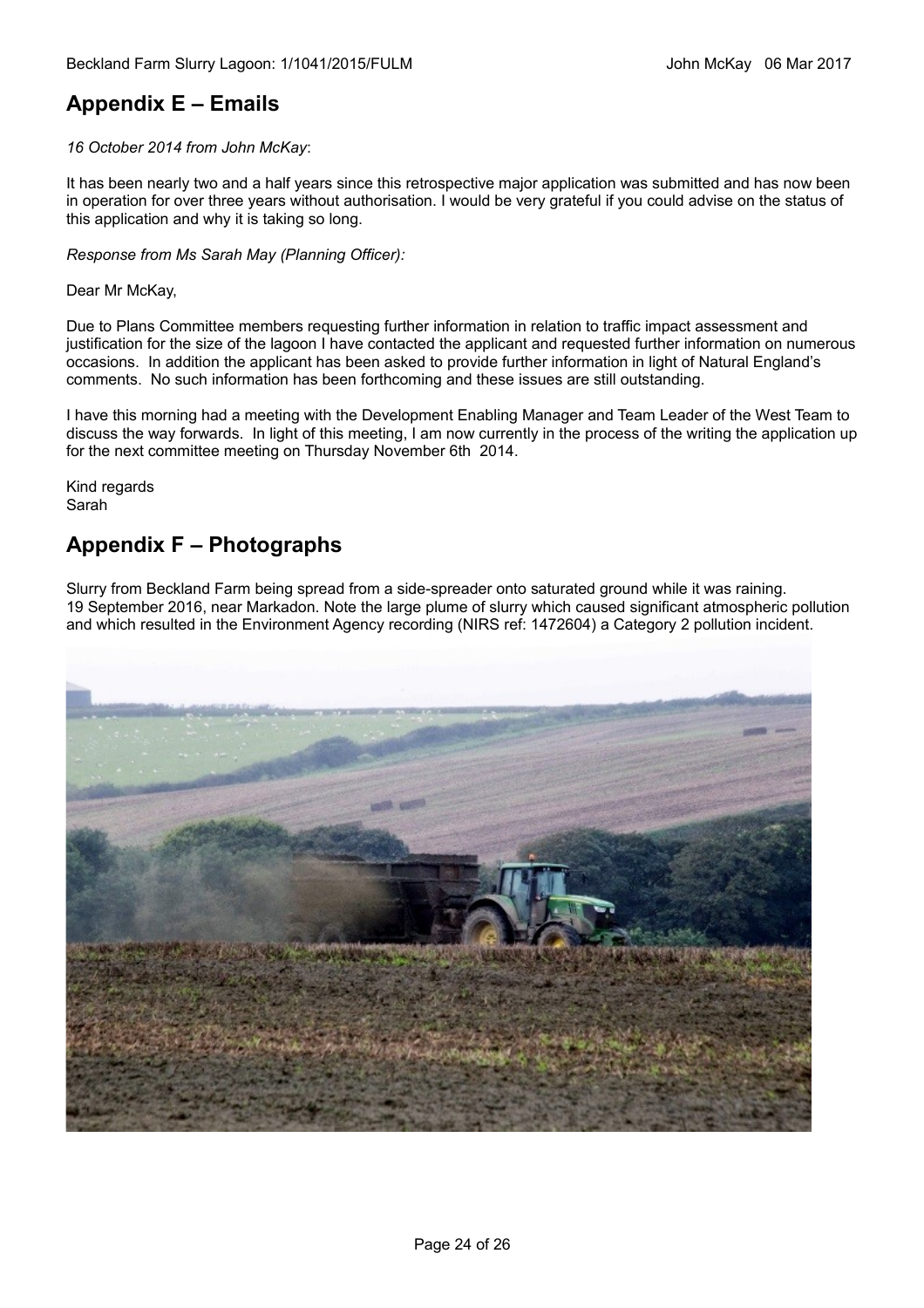# <span id="page-24-1"></span>**Appendix G – Volume Weighted Average Calculation**

|                | <b>Site</b>         | Distance (D) | Volume (V) | D x V      |
|----------------|---------------------|--------------|------------|------------|
|                | Norton              | 0.6          | 7,137.82   | 4,282.69   |
|                | Beckland (off-site) | 1.0          | 1,814.44   | 1,814.44   |
|                | Markadon            | 3.9          | 5,011.96   | 19,546.64  |
|                | Berry               | 4.4          | 2,621.41   | 11,534.20  |
|                | Stitworthy          | 5.4          | 26,774.94  | 144,584.67 |
|                |                     |              |            |            |
| <b>Totals:</b> |                     |              | 43,360.57  | 181,762.64 |

The following figures are taken from the Transport Assessment.

The above table yields a volume weighted average distance of 181762.64 / 43360.57 **= 4.19 km or 2.6 miles**

*This figure represents the average distance slurry is hauled from the lagoon to where it is spread.*

Given 2800 loaded movements, this means slurry is hauled 2800 \* 2.6 = **7280 miles**

# <span id="page-24-0"></span>**Appendix H – Article 21 of Regulation (EC)1069/2009**

This European legislation includes important controls on the transportation of organic manures. While there exists an Exception Notice for some controls this will only apply where the stated conditions are met.

#### The Exception Notice states:

In accordance with Article 21 of Regulation (EC) 1069/2009 as read with Section 4, Chapter I, Annex VIII of Commission Regulation (EU) No 142/2011, the Secretary of State authorises by way of derogation from the first subparagraph of Article 21(2) of Regulation (EC) No 1069/2009 and Section 1, Chapter I, Annex VIII of Commission Regulation (EU) No 142/2011 the transport of manure between two points located on the same farm or between farms and users of manure within the UK, without a commercial document or health certificate provided that the transport is:

- (a) from a farmer with a farm in England to a farmer with a farm –
- (i) in England, or

(ii) in Wales, Scotland or Northern Ireland and the relevant competent authority has enabled such supply;

or

- (b) to a farmer with a farm in England from a farmer with a farm –
- (i) in England; or
- (ii) in Wales, Scotland or Northern Ireland and the relevant competent authority has enabled such supply

. and, where the manure leaves the premises (for example to be transported on public roads), provided that the operator complies with Point 1, Section I of Annex VIII of Commission Regulation (EU) No 142/2011.

Point 1, Section I of Annex VIII of Commission Regulation (EU) No 142/2011 states:

"As from the starting point in the manufacturing chain referred to in Article 4(1) of Regulation (EC) No 1069/2009, animal by-products and derived products must be collected and transported in sealed new packaging or covered leak-proof containers or vehicles."

The tankers that transport slurry to the fields are not leak-proof and are mostly dripping with slurry. The sand-rich slurry is transported in open-top trailers. These vehicles therefore do not satisfy the conditions for the derogation and should require the necessary commercial document or health certificate.

*This legislation exists to protect public health. There is then, by implication, a danger to public health while these vehicles continue to operate in such high numbers and frequency without regard to this legislation.*